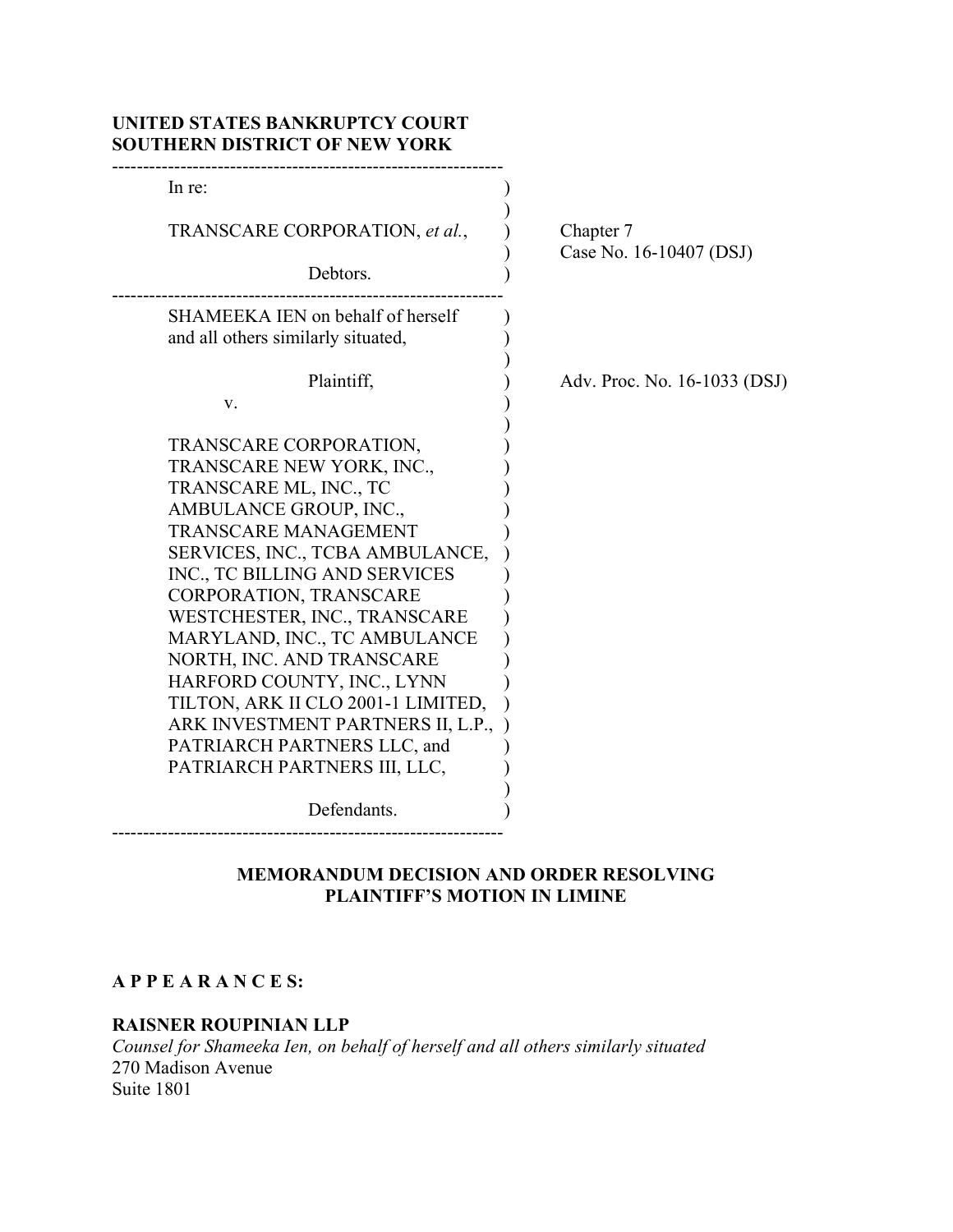New York, NY 10016 By: Rene S. Roupinian, Esq. Jack A. Raisner, Esq.

#### PROSKAUER ROSE LLP

Counsel for Defendants Lynn Tilton, Ark II CLO 2001-1 Limited, Ark Investment Partners II, L.P., Patriarch Partners, LLC, and Patriarch Partners III, LLC 650 Poydras Street Suite 1800 New Orleans, LA 70130 By: Nicole A. Eichberger, Esq. .

and

Eleven Times Square New York, NY 10036 By: Kathleen M. McKenna, Esq.

#### LAMONICA HERBST & MANISCALCO, LLP

Counsel for Salvatore LaMonica, te Chapter 7 Trustee 3305 Jerusalem Avenue Wantagh, NY 11793 By: Holly R. Holecek, Esq.

## DAVID S. JONES UNITED STATES BANKRUPTCY JUDGE:

In 2016, a network of paratransit and medical transit businesses commonly referred to as TransCare abruptly failed and commenced the above-captioned Chapter 7 bankruptcy proceedings.

As a result, more than 1000 employees were terminated with essentially no notice.

A host of litigation ensued, including the adversary proceeding now before the Court, in which Shameeka Ien ("Ms. Ien" or "Plaintiff"), a former employee of one of the debtors acting on behalf of similarly situated individuals, asserts that the abrupt termination of Ms. Ien and other employees violated federal and state laws that (subject to certain exceptions) protect employees from being terminated with insufficient notice. Ms. Ien's lawsuit names both debtor and nondebtor defendants. Following threshold motion practice and discovery, this Court entered partial summary judgment concerning the state law claims in favor of plaintiffs and against defendant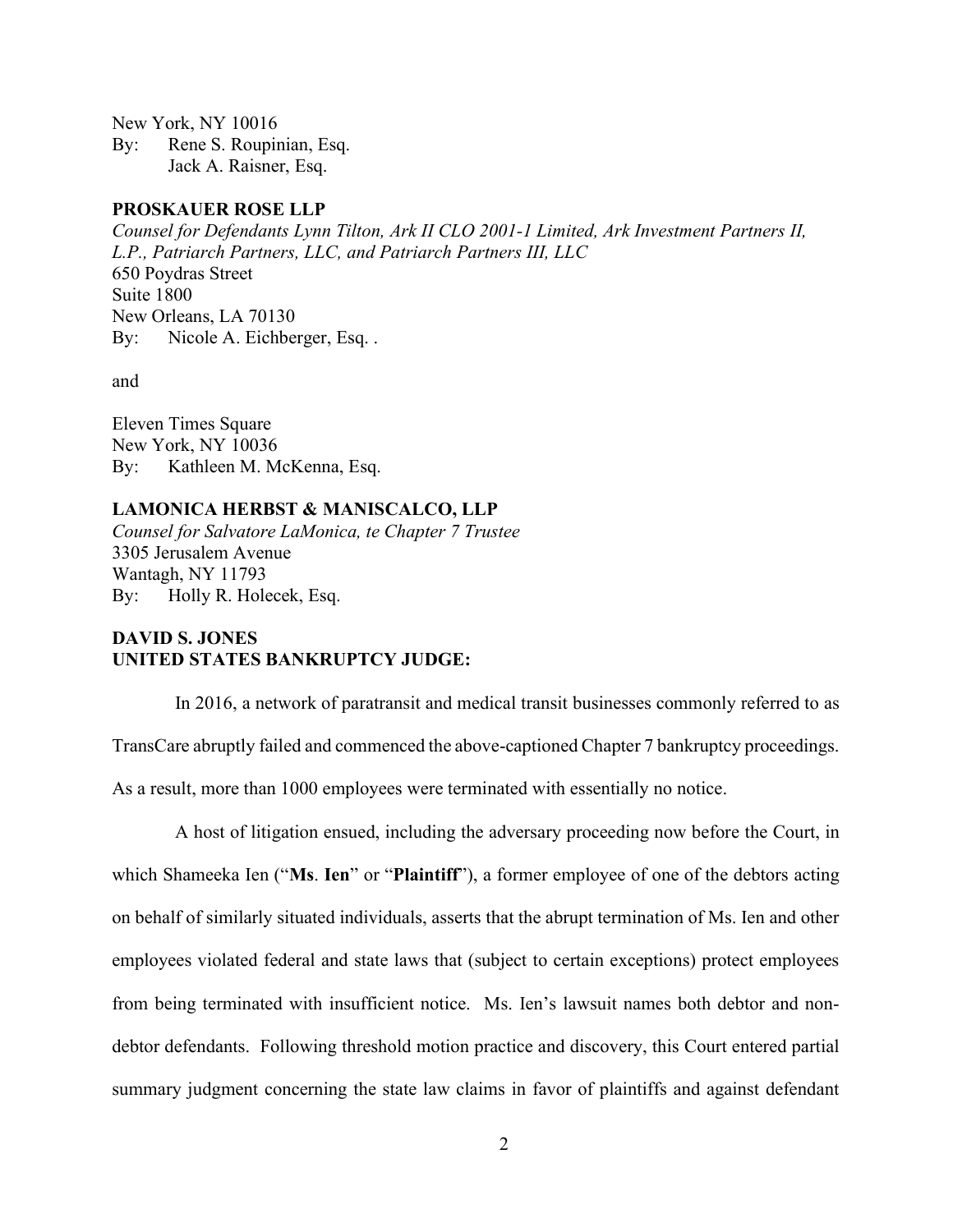Lynn Tilton ("Ms. Tilton"), who owned and controlled all debtors in these jointly administered bankruptcy proceedings, and who also controlled many or all of the non-debtor entity defendants. Claims against some other defendants have been dismissed. The case is essentially ready for trial as against the remaining non-debtor entity defendants, while claims against debtor defendants have been provisionally settled.

Ms. Ien moves in limine [the "Motion," ECF No. 191], seeking an order deeming nondebtor entity defendants to be bound under the doctrine of non-mutual offensive collateral estoppel by "the entirety" of the factual findings set forth in a prior 100-page decision of then-Judge Stuart M. Bernstein of this Court in a separate case arising from largely the same factual backdrop.

The earlier case from which Ms. Ien proposes to import binding determinations was an adversary proceeding commenced by the Chapter 7 Trustee against Ms. Tilton and various entities she controlled, asserting claims for breach of fiduciary duties by Ms. Tilton and seeking other relief against other entity defendants. After a multi-day bench trial in that case, Judge Bernstein issued his ruling, which the District Court has since adopted with minor modifications.

TransCare's failure also led to labor-law claims before the National Labor Relations Board ("NLRB"), which Plaintiff's initial motion papers did not acknowledge, and which were tried before an administrative law judge ("ALJ") who ruled in defendants' favor. The NLRB concluded that two debtor entities called "Transcendence Transit," which Ms. Tilton unsuccessfully attempted to launch to carry on profitable portions of TransCare's business, and two Tilton-controlled entities that were also defendants in the Trustee's action, were neither "single" nor "joint" employers under federal labor laws. When confronted with their failure to acknowledge the seemingly inconsistent outcome of the NLRB proceedings, Ms. Ien acknowledged in reply that any inconsistent findings by the NLRB would need to be taken into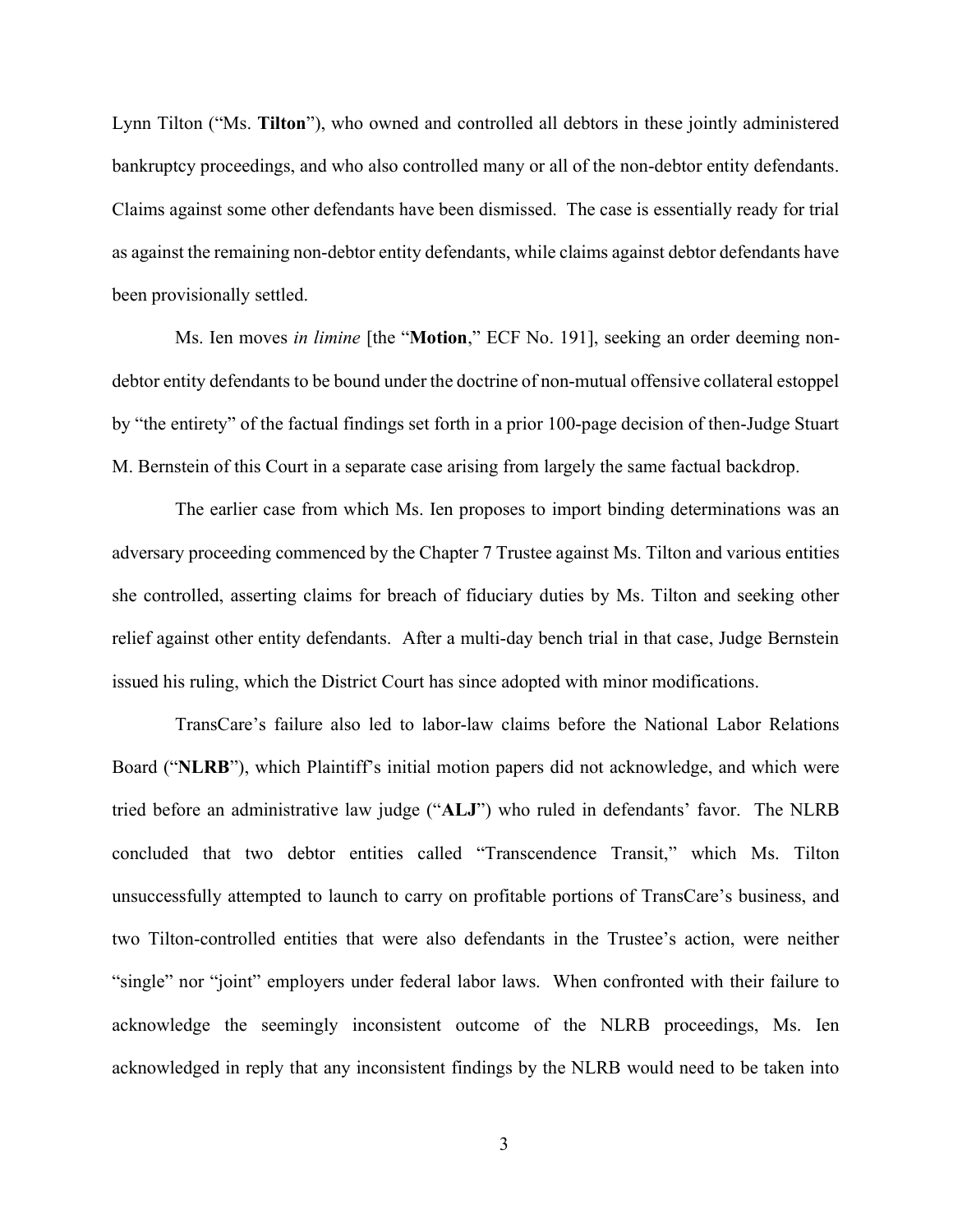account, but continued to contend that an unspecified subset of Judge Bernstein's findings binds the non-debtor entity defendants here.

For reasons set forth below, the Court denies the Motion.

First, non-mutual offensive collateral estoppel can be applied only as to defendants that have litigated an issue and lost to another plaintiff in a prior action, and then only if additional requirements are met. Here, Ms. Ien seeks to bind non-debtor entity defendants to findings that were issued in a prior case that they did not in fact lose. Those defendants, like many other parties that played a role in the TransCare saga, were fully owned and controlled by Ms. Tilton, but that alone does not justify deeming the specific entities at issue here to be bound by prior rulings against Ms. Tilton and other of her entities.

Even if that were not so, relevant case law instructs that non-mutual offensive collateral estoppel is to be applied only if each of four requirements is met, and, even then, is to be applied only if doing so would be "fair" in the circumstances. The Court is not satisfied that all four required elements are met here. In particular, the sheer volume of Judge Bernstein's findings makes it impossible to identify which of those findings was "necessary" to the case's ultimate outcome, a reality that is compounded by contradictory NLRB findings that, as discussed below, render some of Judge Bernstein's findings not an appropriate basis for estoppel. It also is unclear whether the remaining non-debtor entity defendants here had a full and fair opportunity to contest the issues that led to Judge Bernstein's prior rulings; defendant Ark Investment Partners II, L.P. was not even a defendant in the prior action, and the other three were not defendants on all claims, and prevailed on all claims against them.

Finally, even if the four required elements were satisfied, applying non-mutual offensive collateral estoppel here would not be fair (as that term is used in the applicable legal standard).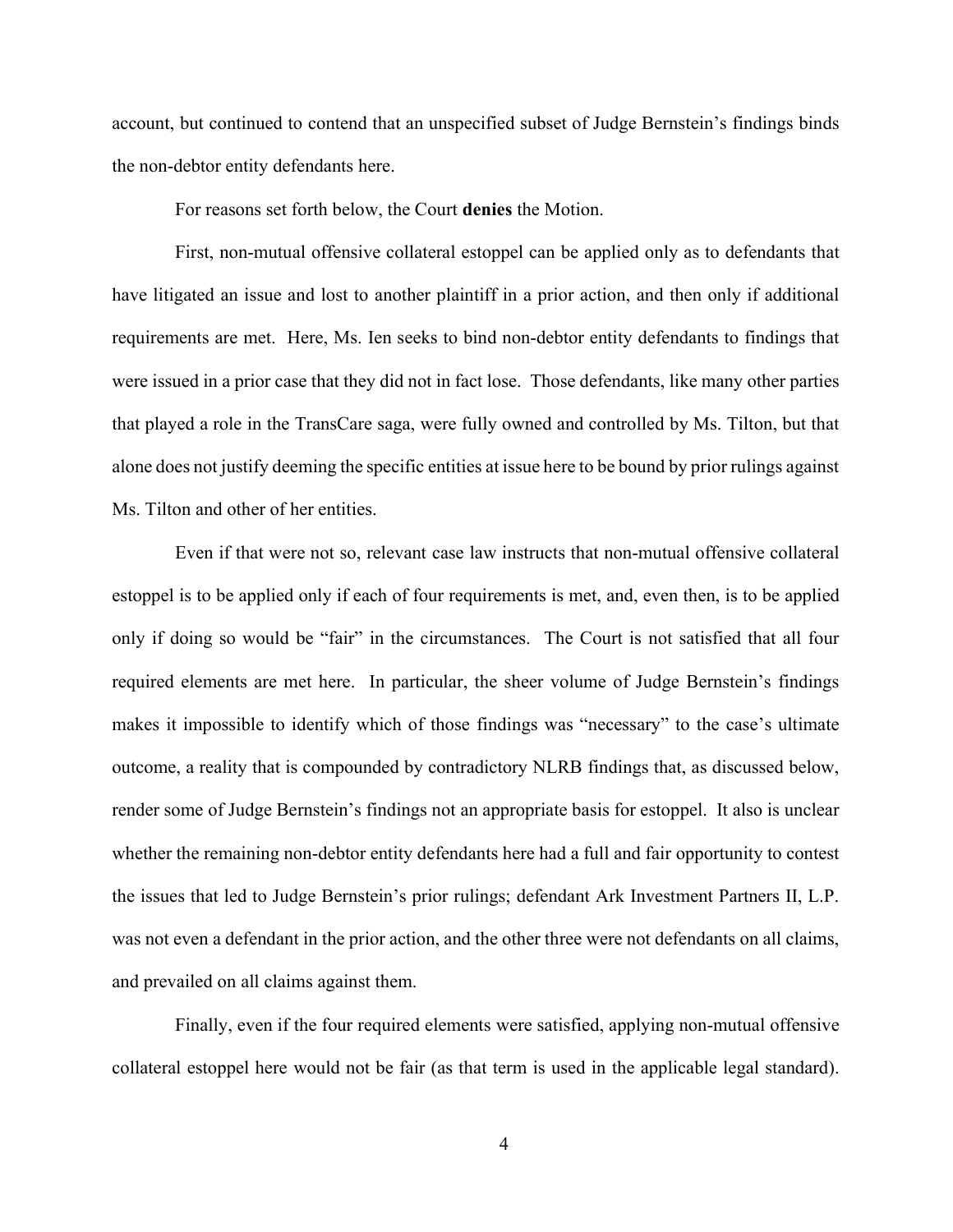First, the existence of inconsistent results from prior proceedings strongly indicates that applying non-mutual offensive collateral estoppel would be unfair, and the NLRB, following an administrative trial covering many of the same underlying events, reached conclusions that are inconsistent or at least in tension with many of Judge Bernstein's findings. The NLRB considered whether two Tilton-controlled entities – Patriarch Partners, LLC and a related company – were responsible for employment decisions of two Transcendence Transit entities. Finding that the Patriarch Partners entities before it had a limited to non-existent operational role at Tilton "portfolio" companies such as the Transcendence Transit entities, the NLRB concluded that the two Patriarch Partners entities in question were not "single" or "joint" employers with the Transcendence Transit entities. It seems likely that the NLRB would have reached the same conclusion about the TransCare entities.

The Court also is not persuaded that granting Ms. Ien's motion will advance another important consideration of the fairness inquiry, namely, efficiency. Ms. Ien's claims here require parsing complex corporate relationships and evaluating the potential liability of individual specific defendant entities. By contrast, Judge Bernstein's prior findings centered largely on Ms. Tilton's conduct, directly or indirectly, without necessarily focusing on the culpability of any particular Tilton-owned entity. Attempting to apply Judge Bernstein's findings here, while properly parsing and assessing the impact of the NLRB's inconsistent findings, thus would be a laborious and contentious process that may well prove less efficient than directly trying the case.

Thus, the Court concludes that it would be improper and unfair to apply non-mutual offensive collateral estoppel here.

#### **BACKGROUND**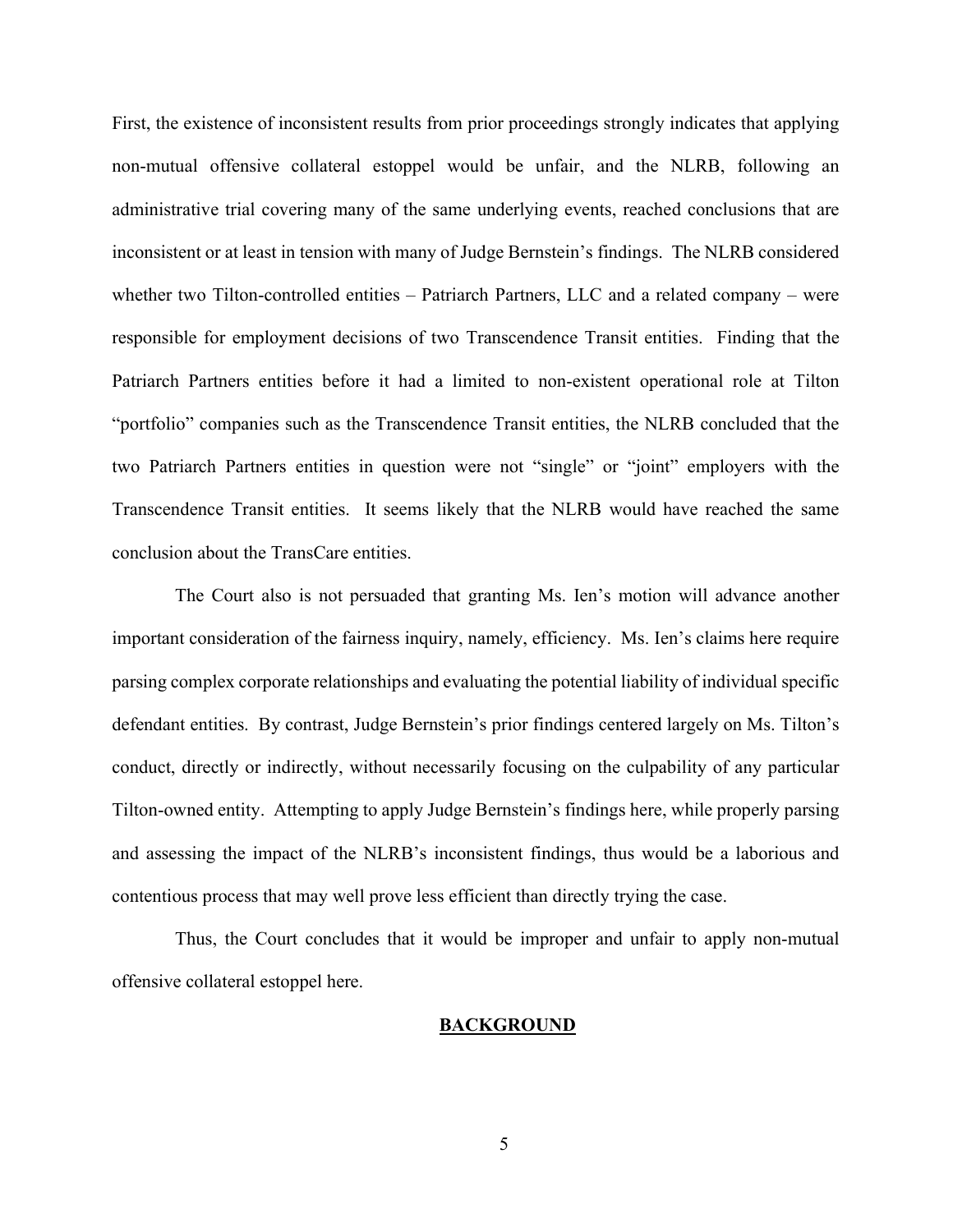As noted, Ms. Ien brought this class action against debtor defendants TransCare Corporation ("TransCare") and its wholly-owned subsidiary debtors (collectively the "Debtor Defendants"), and against non-debtors Patriarch Partners, LLC and its subsidiaries and/or affiliates (respectively "Patriarch Partners" and the "Non-Debtor Entity Defendants"), as well as against Ms. Tilton, TransCare's principal (together with the Non-Debtor Entity Defendants, the "Non-Debtor Defendants"). The action's claims arise under the Worker Adjustment and Retraining Notification Act (the "WARN Act"), 29 U.S.C. § 2101 et seq., the New York Worker Adjustment and Retraining Notification Act (the "NY WARN Act"), New York Labor Law § 860 et seq. (together, the "WARN Acts"), and the state wage payment laws of New York, Maryland, and Pennsylvania (the "State Wage Payment Law Claims").

## A. TransCare's Bankruptcy

On February 24, 2016 (the "Petition Date"), faced with a loss of financing and an inability to meet payroll, TransCare Corporation and ten related entities filed voluntary Chapter 7 petitions in this Court. [BK ECF No. 1]. $<sup>1</sup>$  The Court appointed Salvatore LaMonica as Chapter 7 Trustee</sup> (the "Trustee"). [BK ECF 2/25/16 unnumbered entry]. The Court approved the Trustee's motion for joint administration, following a showing that TransCare either directly or indirectly owned 100 percent of the other debtors, and that the debtors operated as an integrated entity. [BK ECF Nos. 6, 17 (March 1, 2016)]. As the Court later determined in a related action, soon before the TransCare filing, secured lenders had attempted to foreclose on certain commonly-owned businesses that provided paratransit and ambulance services, intending to begin to operate those businesses under a new corporate name ("Transcendence"). [Bankr. S.D.N.Y. 18-1021 ECF No. 138 at 21–22]. That effort failed and the newly formed Transcendence entities filed for bankruptcy

<sup>&</sup>lt;sup>1</sup> Citations to "BK ECF No. " refer to docket entries in Bankruptcy Case No. 16-10407.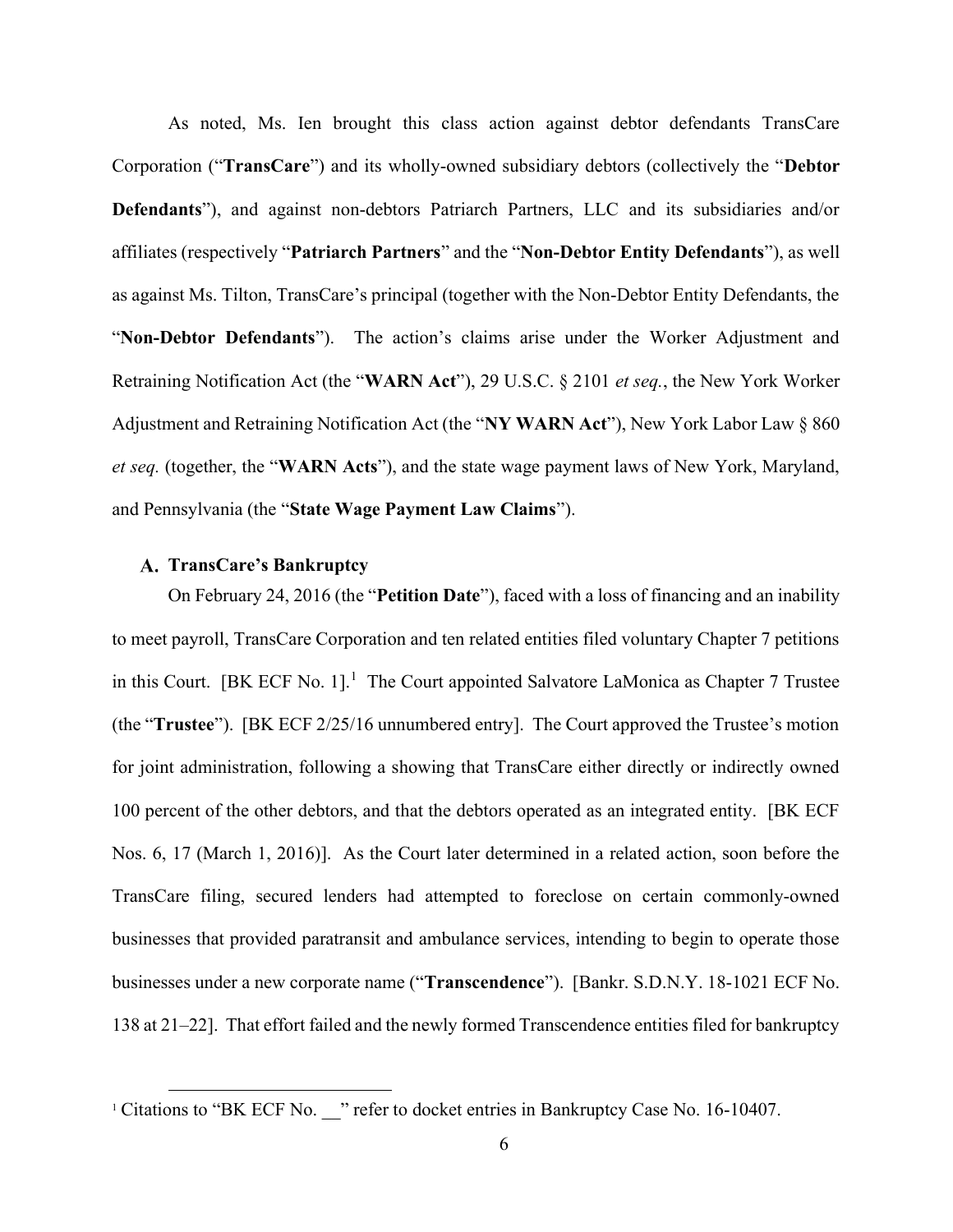soon after February 24. [Id. at 31–32]. Many TransCare employees were laid off on February 24, 2016, and employees who were briefly intended to be employed by Transcendence were laid off soon thereafter when Transcendence proved unable to commence operations. [Id. at 32–33].

A variety of litigation ensued, briefly described in this opinion's introduction and detailed below.

## Litigation Following TransCare's Collapse

## 1. The Trustee's Adversary Proceeding and District Court Proceedings

On February 22, 2018, the Trustee commenced an adversary proceeding (the "Trustee's Adversary Proceeding") in this Court on behalf of the estate against Ms. Tilton, Patriarch Partners, Transcendence, and other Tilton-controlled entities. [BK ECF No. 573; the Trustee's Adversary Proceeding was assigned docket number  $18-1021$  ("Trustee AP Dkt.")].<sup>2</sup> The Trustee asserted the following claims for relief: (1) against Ms. Tilton for breach of the fiduciary duties of loyalty and good faith; (2) against all entity defendants (but not Ms. Tilton individually) for aiding and abetting breach of the fiduciary duty of loyalty; (3) equitable subordination "of all claims asserted by Patriarch" (against Patriarch Partners Agency Services, LLC; Ark II CLO 2001-1, Limited; Patriarch Partners Management Group, LLC; and Patriarch Partners, LLC); (4) "recharacterization of all claims asserted by Patriarch" in the bankruptcy case (against Patriarch Partners Agency Services, LLC and Ark II CLO 2001-1, Limited); (5) objections to claims, liens and security interests by various Patriarch Partners entities and affiliates; (6) "lender liability, common law breach of fiduciary duty, and common law assumption of control" (against the entity

<sup>2</sup> The defendants were: Ms. Tilton; Patriarch Partners Agency Services, LLC; Patriarch Partners, LLC; Patriarch Partners Management Group, LLC; Ark II CLO 2001-1, Limited; ARK Investment Partners II, L.P.; LD Investments, LLC; Patriarch Partners II, LLC; Patriarch Partners III, LLC; Patriarch Partners VIII, LLC; Patriarch Partners XIV, LLC; Patriarch Partners XV, LLC; Transcendence Transit, Inc.; and Transcendence Transit II, Inc.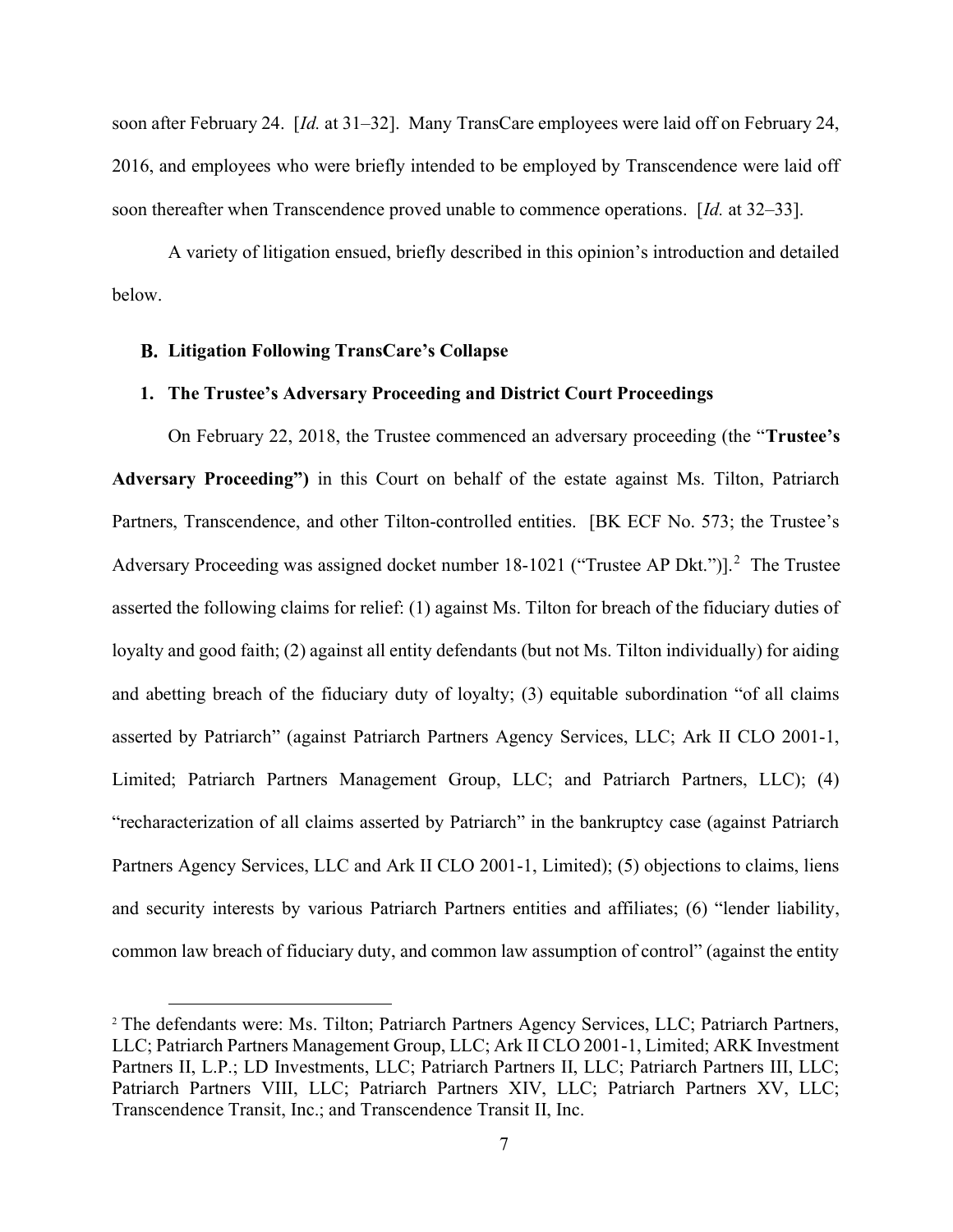defendants); (7) actual fraudulent transfer (against all defendants); (8) recovery of avoided transfers (against all defendants); and (9) a finding that all defendants violated the automatic stay. [Trustee AP Dkt. No. 1].

After the Court granted an initial motion to dismiss certain claims but granted leave to amend [Trustee AP Dkt. No. 40], the Court granted in part and denied in part a motion to dismiss a subsequent amended complaint. [Trustee AP Dkt. No. 78 (dismissing Count VI of the amended complaint, which alleged claims against "Patriarch" on the theory that entity defendants owed and breached fiduciary duties to TransCare)]. A subsequent motion for partial summary judgment were adjourned sine die. [Trustee AP Dkt. No. 108].

The Court conducted a multi-day bench trial and, after post-trial submissions, entered posttrial findings of fact and conclusions of law on July 6, 2020, styled as proposed findings and conclusions that were subject to review by the District Court [the "Findings," Trustee AP Dkt. No. 138].

As to the merits of the breach of fiduciary duty claim against Ms. Tilton, Judge Bernstein made voluminous, detailed findings and legal conclusions not fully set forth herein, most centrally as follows. As the Trustee contended, Ms. Tilton breached her fiduciary duties of loyalty and good faith by failing to maximize the value of TransCare when she decided to sell the company, and by formulating and executing a so-called "Tilton Plan" to restructure the business's affairs through a foreclosure by secured lenders she controlled of certain assets to be transferred to Transcendence (which Ms. Tilton also controlled). [Id. at 41]. Ms. Tilton, as TransCare's sole director, owed fiduciary duties of loyalty as well as the duty of care to TransCare and its shareholders. [Id.]. A director who stands on both sides of a transaction has the burden of establishing the transaction's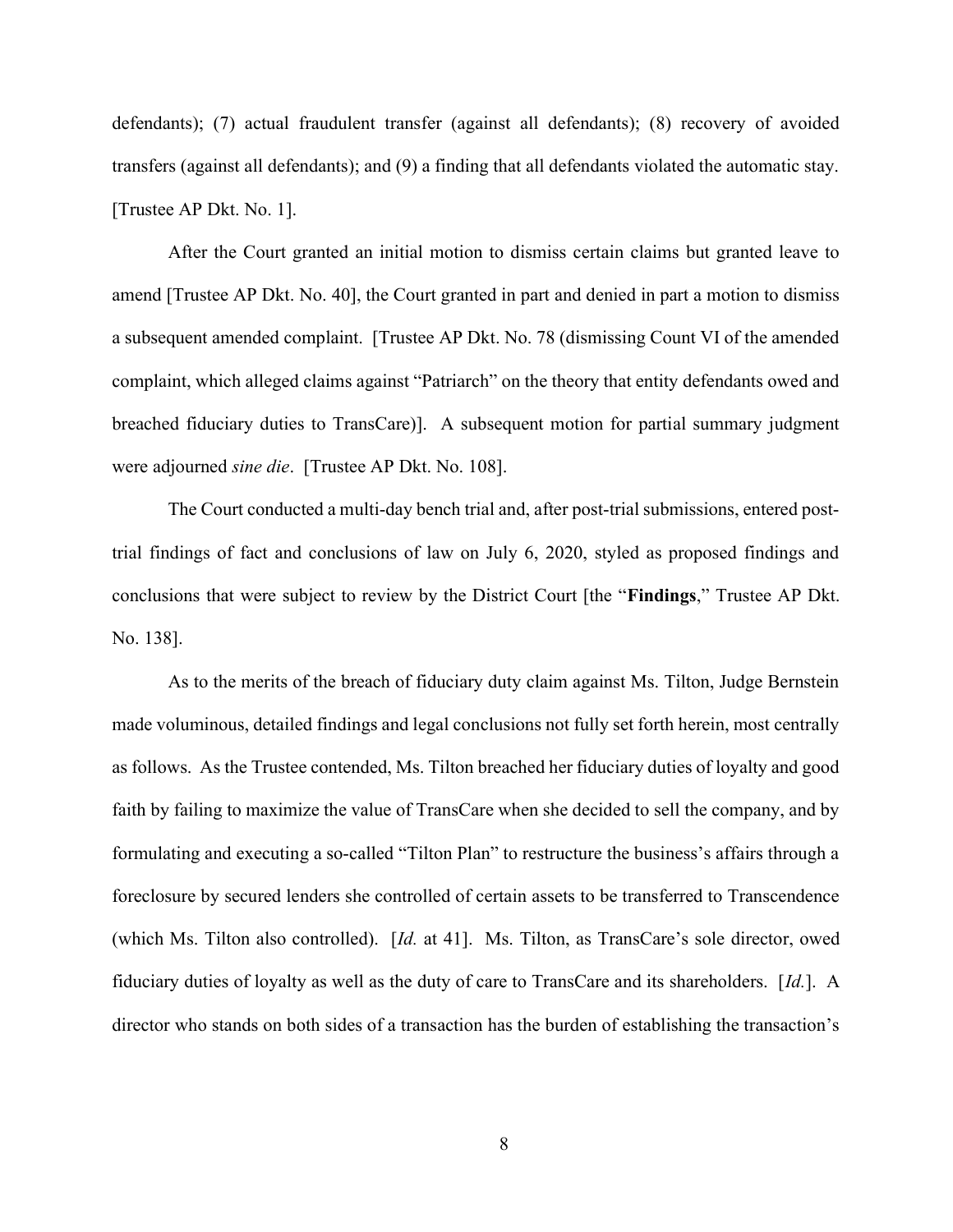entire fairness sufficiently to withstand careful court scrutiny, as opposed to the more lenient business judgment standard. [Id. at 42].

The parties agreed that the entire fairness standard governed the execution of the Tilton Plan, and Judge Bernstein determined that the business judgment standard applied to conduct that had occurred earlier, before Ms. Tilton's self-interested transactions. [Id. at 42–43]. Applying that more lenient standard, Judge Bernstein determined that the Trustee failed to overcome the business judgment rule and prove that Ms. Tilton failed to maximize the value of TransCare during the period from December 2015 (when Ms. Tilton determined TransCare should be sold) through the formulation of the Tilton Plan. [Id. at 43–44].

Conversely, the Court found, "[t]here was nothing fair about the process through which Tilton effectuated the part of the Tilton Plan that involved the strict foreclosure and the sale to Transcendence." [Id. at 48–50]. Given the tainted process and absence of an independent analysis of the Tilton Plan, Ms. Tilton did not carry her burden of showing the fairness of the \$10 million asset sale price that was central to the transaction she directed.  $\left[Id\right]$  at 51–53]. Ms. Tilton also made numerous errors in calculating the values of Transcendence's assets. [Id. at 53–54]. Because she failed to sustain her burden of proving the entire fairness of the Tilton Plan including the strict foreclosure and sale to Transcendence, the Court concluded that Ms. Tilton breached her fiduciary duties of loyalty and good faith owed to TransCare. [Id. at 54].

The Findings recommended entry of judgment against Ms. Tilton in the base amount of \$41.8 million. [Trustee AP Dkt. No. 138 at 1]. Judgment against certain other defendants in the amount of \$45,225,523.29 (which included \$6,025,523.29 in pre-judgment interest), plus postjudgment interest, was entered on July 15, 2020, in favor of the Trustee and against defendants Patriarch Partners Agency Services, LLC; Transcendence Transit, Inc.; and Trancendence Transit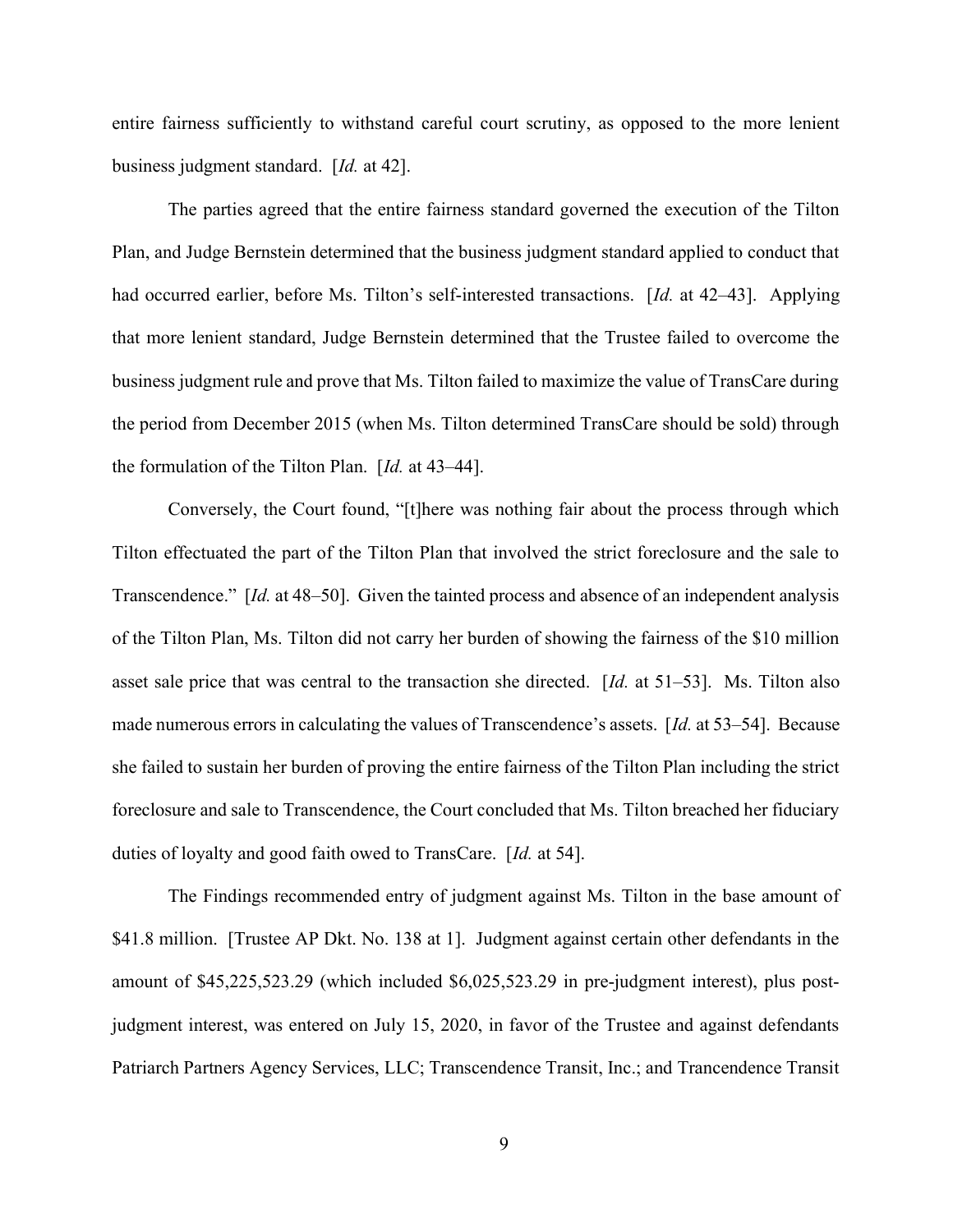II, Inc., jointly and severally. [Trustee AP Dkt. No. 141]. The judgment also disallowed a claim that had been filed by Patriarch Partners Agency Services, LLC ("PPAS"), and avoided certain security interests and liens of PPAS. [Id. at  $\P$ ] 2, 3]. This Court also awarded judgment in favor of the Trustee against Patriarch Partners Agency Services, LLC and the two Transcendence entities on the Trustee's claim seeking avoidance of the transfers. [Trustee AP Dkt. Nos. 138 (Findings) at 2, 141 ¶ 1]. Judge Bernstein also concluded that "the lien granted to the insider must be avoided and preserved for the benefit of the Estate." [Trustee AP Dkt. No. 138 at 2].

However, the judgment directed that "Plaintiff shall recover nothing from Defendants Patriarch Partners, LLC, Patriarch Partners Management Group, LLC and Ark II CLO 2001-1 Limited," and allowed as unsecured claims the claims that had been filed by Defendants Patriarch Partners, LLC, Patriarch Partners Management Group, LLC. [Trustee AP Dkt. No. 141 ¶ 4].

Patriarch Partners and Transcendence appealed the final judgment entered against them on the case's core claims [Trustee AP Dkt. No. 146], and Ms. Tilton objected to the proposed findings and conclusions as to the non-core claim. [S.D.N.Y. 20-cv-06274 (LAK), ECF No. 16 at 3; also docketed at Trustee AP Dkt. No. 167 at 3 ("D. Ct. Opinion") (summarizing procedural history)].

The District Court, in a decision dated September 29, 2021, affirmed and adopted Judge Bernstein's assessment of the fairness, or lack thereof, of the Tilton Plan. [D. Ct. Opinion at 21– 22]. The District Court noted, *inter alia*, that Ms. Tilton stood on every side and controlled every aspect of the transaction, she presented no evidence of any true arm's-length bargaining designed to protect the interests of the company and/or the minority shareholders, and she did not retain a financial advisor to seek out third parties that might have considered purchasing TransCare's assets. [Id. at 22–23]. The District Court largely agreed with the Judge Bernstein's damages computation, but modified the award to \$38.2 million. [Id. at 29–37].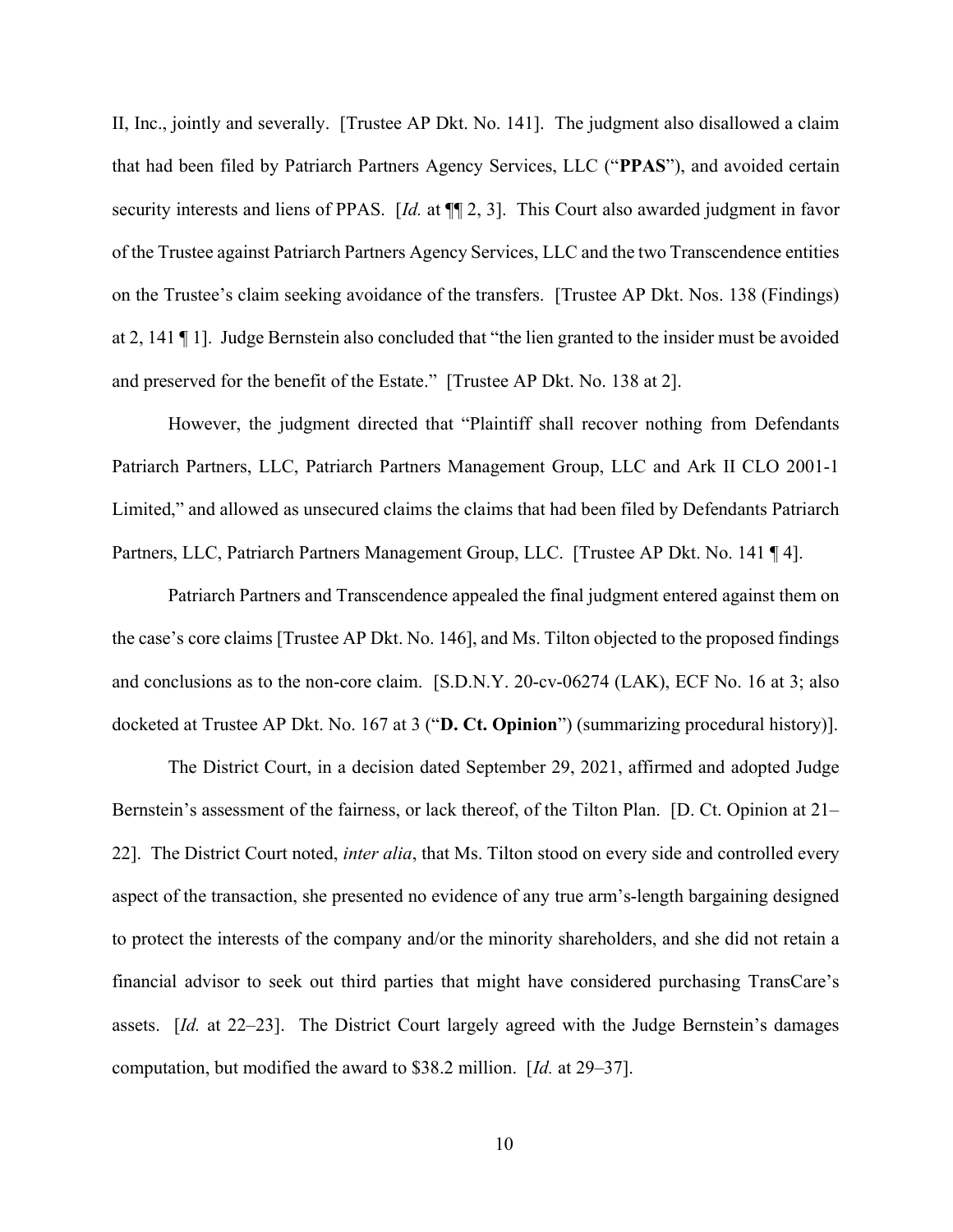#### 2. NLRB Proceedings

In addition to the litigation in this Court and the District Court, the NLRB considered a charge brought by a union that represented TransCare employees who were told they would be employed by Transcendence but then were almost immediately laid off, in asserted violation of the National Labor Relations Act. [Bankr. S.D.N.Y. 16-1033 ("ECF") No. 193-3 at 1 (copy of NLRB post-hearing decision on charge)]. The respondents before the NLRB were Transcendence Transit II, Inc.; Transcendence Transit, Inc.; Patriarch Partners, LLC; and Patriarch Partners Agency Services, LLC. [Id.] The complaint alleged that the respondent entities "constitute a single employer and/or have been joint employers of the employees of Respondent Transcendence II." [Id. at 2]. Following a trial before an ALJ, the NLRB made extensive factual findings on matters also addressed by Judge Bernstein's findings, including Ms. Tilton's ownership and management role in Patriarch Partners-related entities and portfolio companies including TransCare and Transcendence [id. at 2–4]; the financing of TransCare, its operations, and events leading to its closing [id. at 3–5]; the termination of many TransCare workers [id. at 7]; and TransCare's bankruptcy [id. at 7-8]. The NLRB concluded that Transcendence II is "not a successor to TransCare NY" [id. at 8-10]; that "Patriarch, PPAS, Transcendence, and Transcendence II are not joint employers" [id. at 10–13]; and that "Patriarch, PPAS, Transcendence, and Transcendence II is not a single employer" [id. at 13–14]. The NLRB cited factors including that there was no interrelation of operations or common management or centralized control of labor relations as between Patriarch Partners and PPAS, on the one hand, and the Transcendence entities on the other  $(id.$  at 13–14]. While the NLRB did not have cause to assess whether there was interrelation of operations between Patriarch Partners entities and TransCare entities, the NLRB's reasoning (that Patriarch Partners entities provided legal and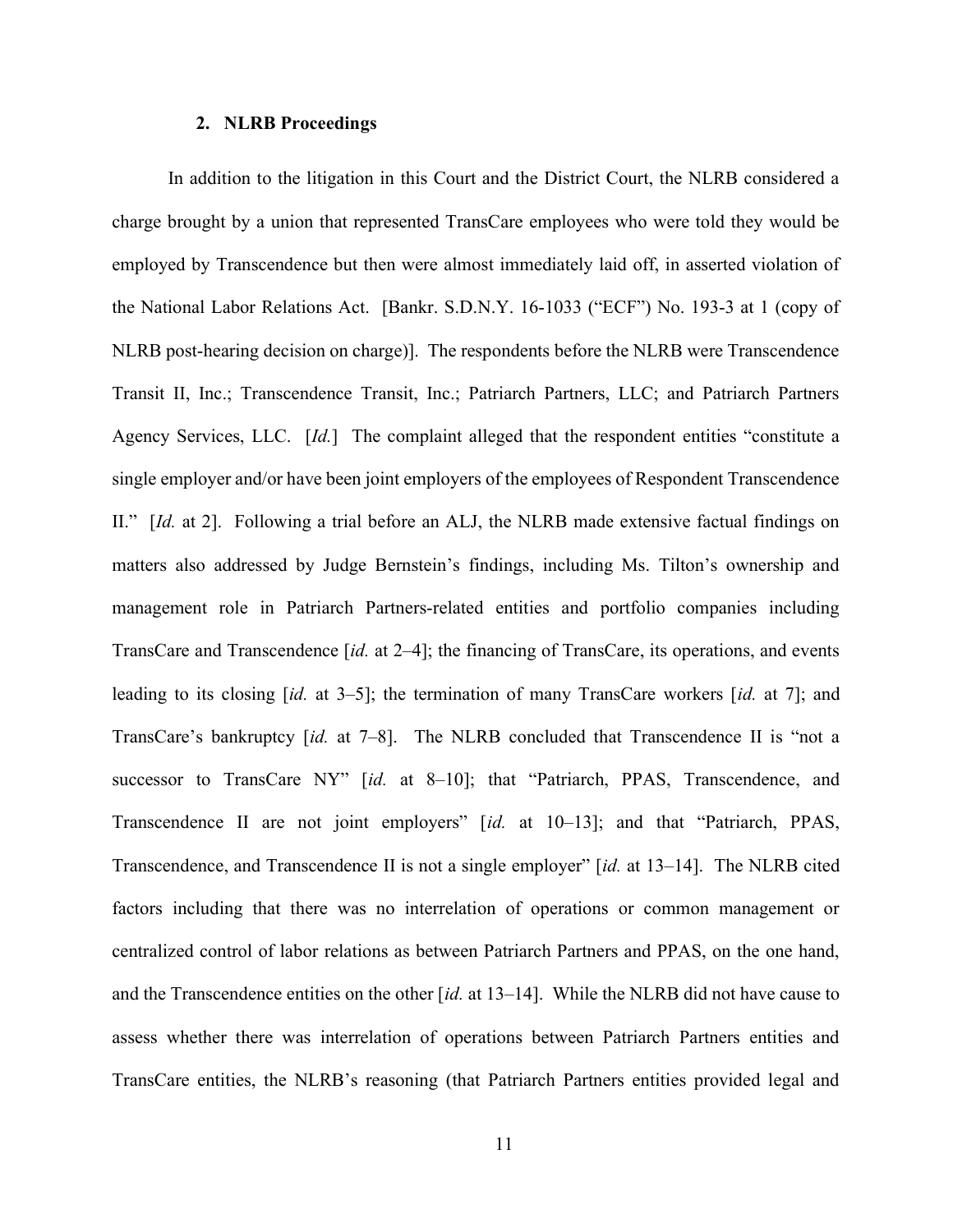financial services in support of Ms. Tilton's portfolio entities, but did not have an operational role at least at the Transcendence portfolio company) suggests that, had the issue been before it, the NLRB may well have reached a similar conclusion as to the TransCare entities, which, like Transcendence, were portfolio companies owned directly or indirectly by Ms. Tilton.

#### C. Ms. Ien's WARN Act Proceeding

#### 1. Claims Raised and Class Certification

As noted, the matter giving rise to the motion now before the Court is the WARN ACT Proceeding, which Ms. Ien commenced in March 2016. [BK ECF No. 21; ECF No. 1]. Ms. Ien brought the adversary proceeding on behalf of herself and similarly situated former employees of Debtors. [ECF No. 1 at 1]. She sued Debtors and several non-debtor defendants,<sup>3</sup> along with Ms. Tilton (collectively, "**Defendants**"). [Id. at 1–2].

Ms. Ien alleged that she and the putative class members were peremptorily terminated and lost their benefits, without prior warning, starting on or about the Petition Date. [Id. at 2]. She asserted a cause of action under the WARN Act on behalf of those terminated without cause on or about the Petition Date, and those terminated as a reasonably foreseeable consequence of the mass layoffs and/or facility closings ordered by Debtors (the "WARN Class"). [Id. at 9–11]. Ms. Ien also asserted a cause of action for violation of the NY WARN Act on behalf of herself and a class of similarly situated persons who worked for a Debtor-controlled entity in New York (the "NY WARN Subclass"). [Id. at 12–14]. She raised these claims against all of the Defendants except for Ms. Tilton. [Id. at 15–17]. She also brought State Wage Payment Law Claims under the laws

<sup>&</sup>lt;sup>3</sup> The named defendants were: TransCare Corporation, TransCare New York, Inc., TransCare ML, Inc., TC Ambulance Group, Inc., TransCare Management Services, Inc., TCBA Ambulance, Inc., TC Billing and Services Corporation, TransCare Westchester, Inc., TransCare Maryland, Inc., TC Ambulance North, Inc. and TransCare Harford County, Inc., ARK CLO 2001-1 Limited, ARK Investment Partners II, L.P., Patriarch Partners LLC, and Patriarch Partners III, LLC.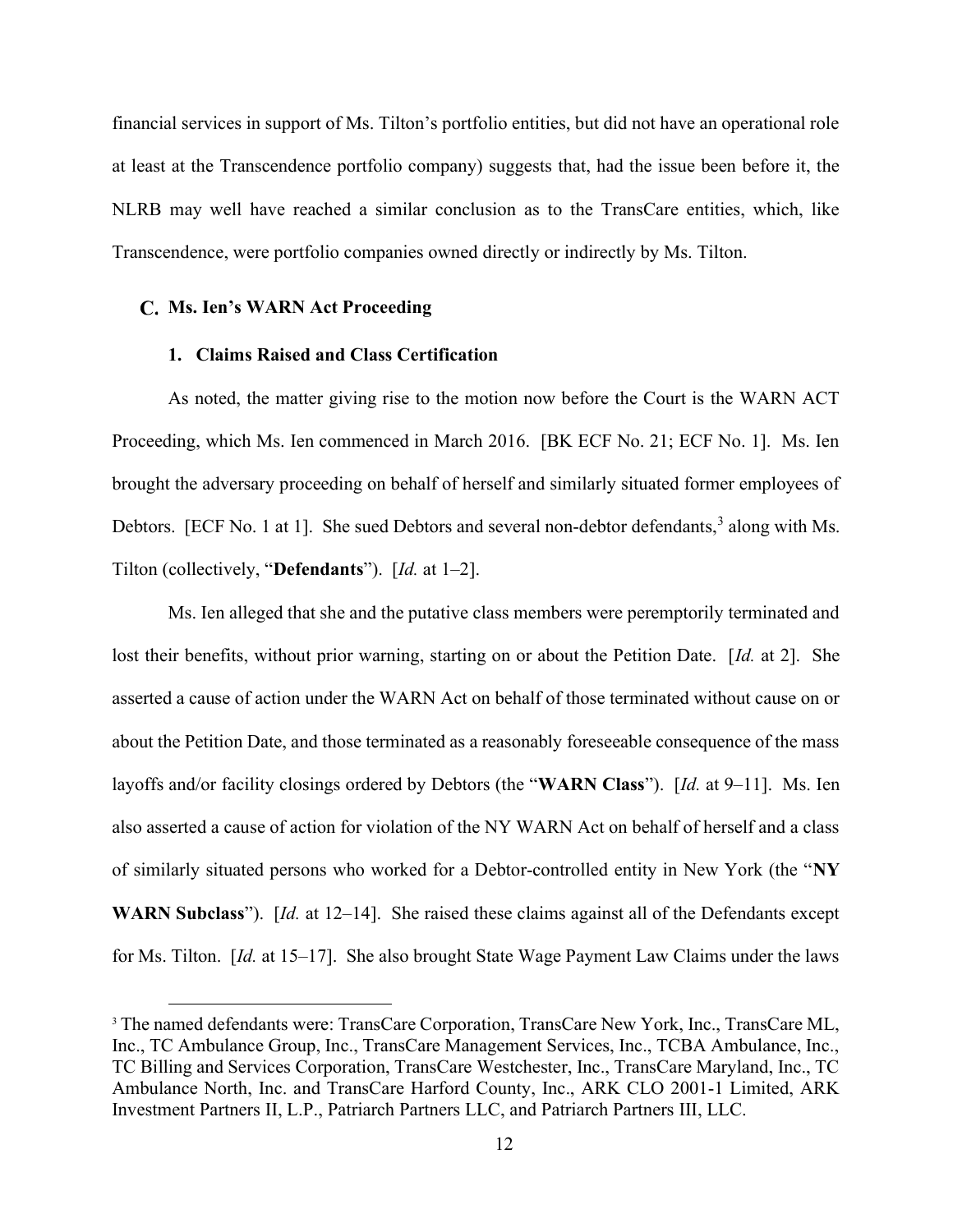of New York, Pennsylvania, and Maryland. [Id. at 17–19]. She asked for, inter alia, class certification, designation as class representative, damages, treatment of all damage claims as first priority administrative expenses under 11 U.S.C. § 503 or alternatively priority status under 11 U.S.C. § 507(a)(4) or (5), and attorney's fees. [Id. at 19–20].

The Non-Debtor Defendants, including Ms. Tilton, and the Trustee, acting on Debtors' behalf, timely answered the complaint. [ECF Nos. 18, 24].

Ms. Ien moved for class certification of the WARN Class and the NY WARN Subclass. [ECF Nos. 36, 37]. She also sought certification of a third class consisting of all persons employed by Debtors and terminated on or about the Petition Date who were not paid the wage amounts they were entitled to under the laws of the state in which they worked (the "Wage Class"). [ECF No. 37 at 4]. The motion was unopposed. In October 2016, the Court certified the WARN Class, the New York WARN Subclass, and the Wage Class (collectively, the "Class Members") and certified Ms. Ien as the class representative for each class. [ECF No. 46 at 1–2].

In May 2019, Ms. Ien, as class representative, moved for partial summary judgment, seeking to preclude the Defendants from asserting defenses based on the WARN Act and NY WARN Act notice requirements. [ECF No. 100]. These notice defenses focused on an email sent on February 24, 2016 to most of the Class Members and an email sent to the remaining Class Members on February 26, 2016, both of which informed the Class Members that their businesses were ceasing operations, but neither of which expressly informed them of their termination. [ECF No. 123 at 11–13]. Ms. Ien argued that none of the Class Members, on either date, received written WARN notice, required under both the federal and state statute, because the notices did not advise the employees of their termination and the notices did not adequately explain why such notice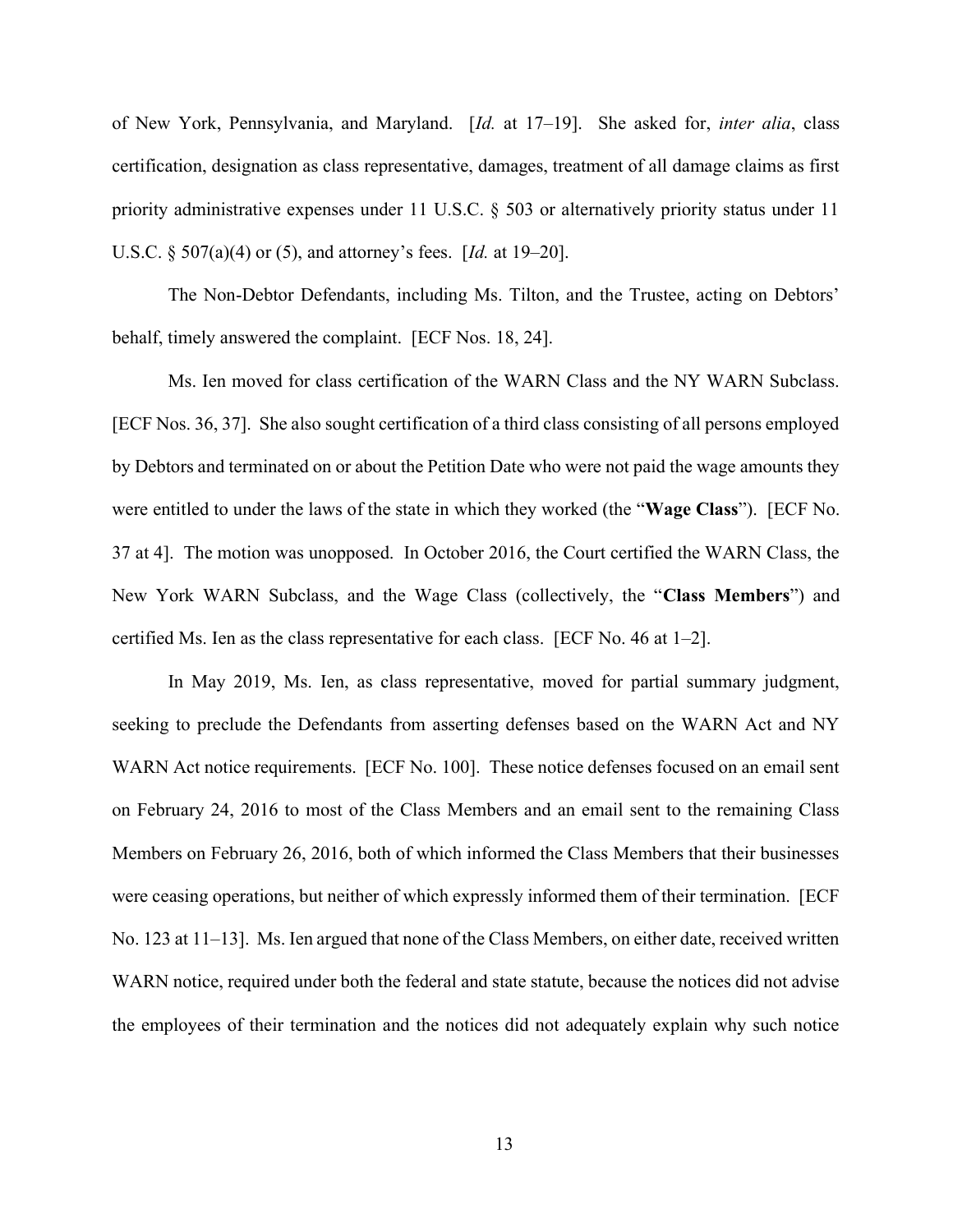could not have been given.  $Id$ , at  $10-24$ . The Non-Debtor Defendants cross-moved for summary judgment shortly thereafter. [ECF Nos. 108, 109].

In September 2019, the Court granted the Non-Debtor Defendants' cross-motion in part, dismissing all claims against defendant Ark CLO 2001-1 Limited from the action, while reserving judgment as to the remaining Non-Debtor Defendants. [ECF No. 132]. The Court subsequently granted Ms. Ien leave to amend the complaint. [ECF Nos. 134-1 (Amended Complaint), 147]. The amended complaint added Non-Debtor Defendant Ark II CLO 2001-1 Limited ("ARK II") to the case. [ECF No. 134-1]. In January 2020, the Court granted Ms. Ien's motion in part as to the February 24 notice, and denied it in part as to the February 26 notice. [ECF No. 154]. Accordingly, the Court struck Debtors' and Non-Debtor Defendants' affirmative defenses to the extent that they pertained to the February 24 notice. [Id. at 16].

In May 2020, the Court granted in part and denied in part the Non-Debtor Defendants' motion for summary judgment, dismissing the WARN Act Claims against Patriarch III, Ark II, and AIP II. [ECF No. 157 at 31–32]. The Court also granted the Class Representative partial summary judgment as to Ms. Tilton on the New York wage claim, but denied it as to defendants Patriarch Partners, Patriarch Partners III, Ark II, and Ark Investment Partners II, L.P. [Id. at 41– 43]. It issued the same ruling as to the Maryland and Pennsylvania wage claims. [Id. at 43–45].

Thus, the remaining unresolved claims are those against the Non-Debtor Entity Defendants: Patriarch Partners, Patriarch Partners III, LLC (hereinafter "Patriarch III"), Ark II, and Ark Investment Partners II, L.P. (hereinafter "AIP").

#### 2. Ms. Ien's WARN Act Claims Against the Estate

Separately, Ms. Ien pursued a WARN Act claim against the estate, which has been provisionally settled as follows. In satisfaction of all their claims against the Estate, the Class shall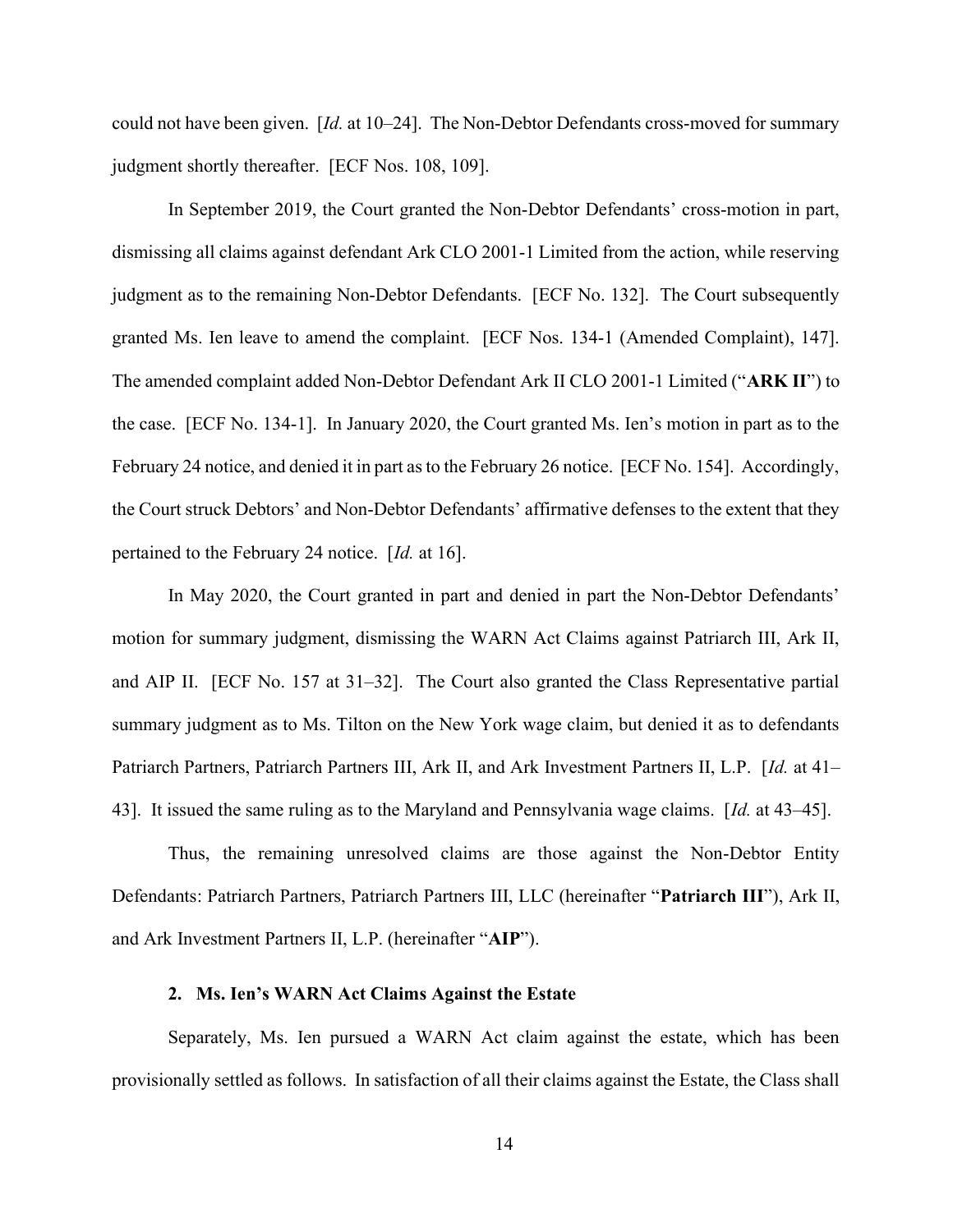have an Allowed Claim against the Debtors' estates with priority set forth in Section 507(a)(4) of the Bankruptcy Code. [ECF No. 172 at 5]. In the event that the Class fully prevails in establishing the WARN and State Wage Payment Law Claims against the Non-Debtor Entity Defendants, the amount of the Allowed Claim shall equal the total amount of the Class WARN and wage claims established at trial against the Non-Debtor Entity Defendants; however, to the extent that the Class does not fully establish its claims against the Non-Debtor Entity Defendants, the Parties are to confer within 30 days regarding the appropriate amount of an Allowed Claim. [Id.]

At the hearing on the settlement approval motion concerning Ms. Ien's claims against the Debtor Defendants, class counsel and counsel for the Non-Debtor Defendants summarized the remaining matters scheduled for trial: (1) as to the Non-Debtor Defendants, liability under the federal and New York WARN Acts, and liability under the New York and Maryland wage statutes; (2) as to Ms. Tilton, the quantum of damages under the New York, Maryland, and Pennsylvania wage statutes, with liability having been established against her at summary judgment; and (3) in general, the extent to which there is any joint or single employer liability under the WARN Act or the State Wage Payment Law Claims, which could lead to issues of contribution between the Non-Debtor Entity Defendants. [ECF No. 178 (hearing transcript) at 16–18, 28–30]. The Court preliminarily and, later, finally approved the Settlement Agreement between the Class and the Debtor Defendants. [ECF Nos. 177, 188].

#### 3. The Motion in Limine

In support of her motion in limine, Ms. Ien contends as follows.<sup>4</sup> [ECF No. 191]. She seeks to establish at trial, and the Court found following bench trial in the Trustee's Adversary

<sup>&</sup>lt;sup>4</sup> Both the motion *in limine* and the opposition were filed before the District Court issued its September 29, 2021 decision. Ms. Ien filed her reply after that decision.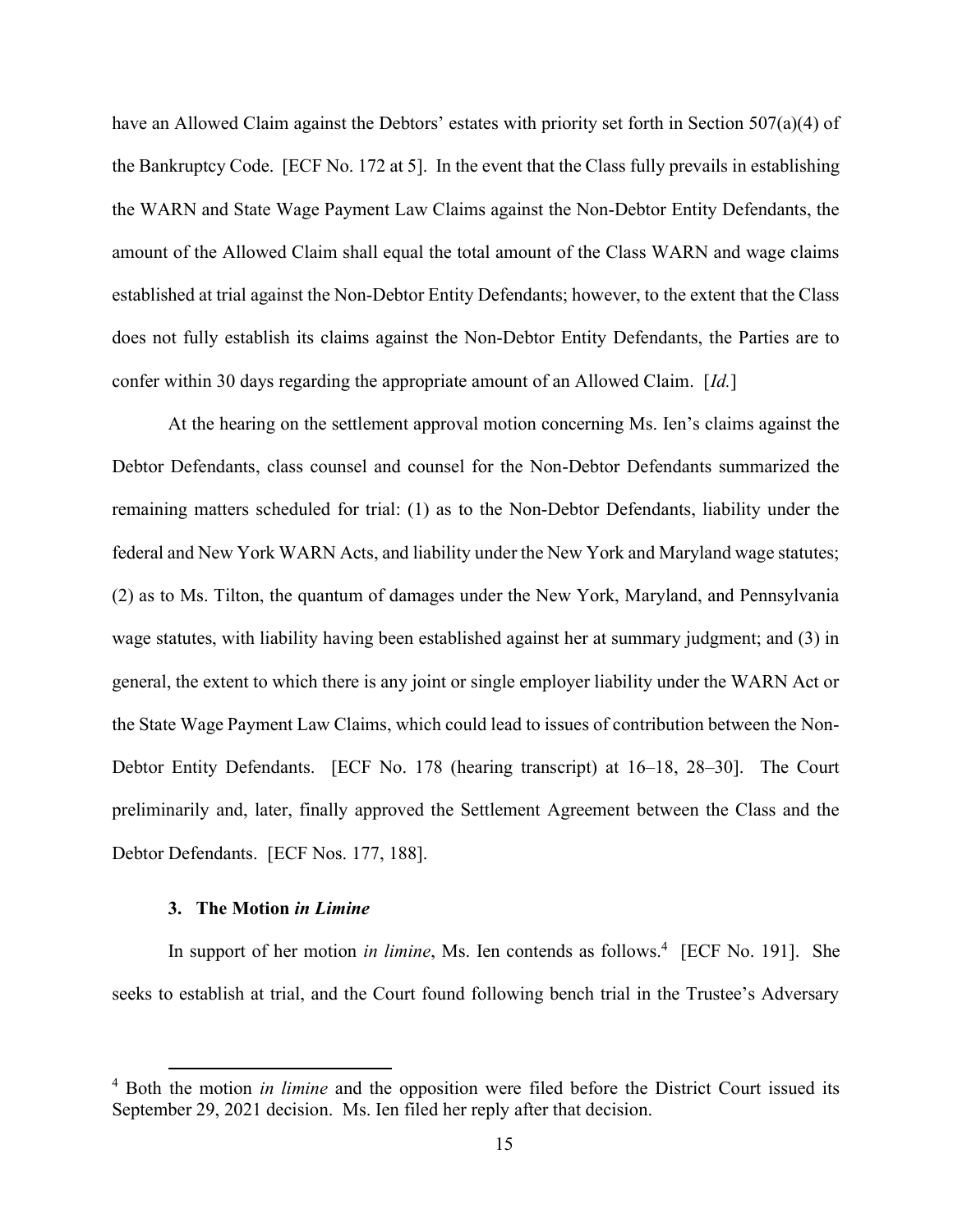Proceeding, that Ms. Tilton sought to split TransCare's employees and fire many of them while retaining some for her own purposes in launching Transcendence. [Id. at 1]. Ms. Ien characterizes the two major issues for trial as being (1) whether Patriarch Partners is the employer of the Class Members within the meaning of the WARN Acts, and (2) whether Patriarch Partners can avail itself of the WARN Acts' unforeseeable business circumstances defenses. [Id. at 3]. According to Plaintiff, both of these issues turn on Ms. Tilton's actions, which were already the subject of the trial in the Trustee's Adversary Proceeding; in Plaintiff's view, the level of control Ms. Tilton was found to have exercised over TransCare through Patriarch Partners is more than enough to attach single-employer liability to Patriarch Partners. [Id.].

Ms. Ien also contends that the Findings conclusively establish that the termination of the February 26, 2016 layoff group of employees *(i.e.*, those initially informed they would be employed by a newly created Transcendence entity) was not caused by events outside of Patriarch Partners' control, but that Ms. Tilton caused them through her Patriarch Partners entities [Id.]. Further, Plaintiff suggests, if the Court rules that the Findings have preclusive effect here, no trial on the WARN Act Claims or the State Wage Payment Law Claims will be required, because (in Ms. Ien's view) the Court will be able to enter summary judgment as to merits issues and then hold a trial solely as to damages.  $[d.].$ 

Ms. Ien argues that she has met the test applicable to assertions of non-mutual offensive collateral estoppel. First, she contends that the issues in her case and in the Trustee's Adversary Proceeding are identical because: (a) the facts in both cases deal with the same past events; (b) to establish that Patriarch Partners is the employer of the WARN Act Class Members, Ms. Ien must show Patriarch Partners exerted *de facto* control over TransCare, which the Findings demonstrate; and (c) the facts establishing that Ms. Tilton breached her fiduciary duty to TransCare will also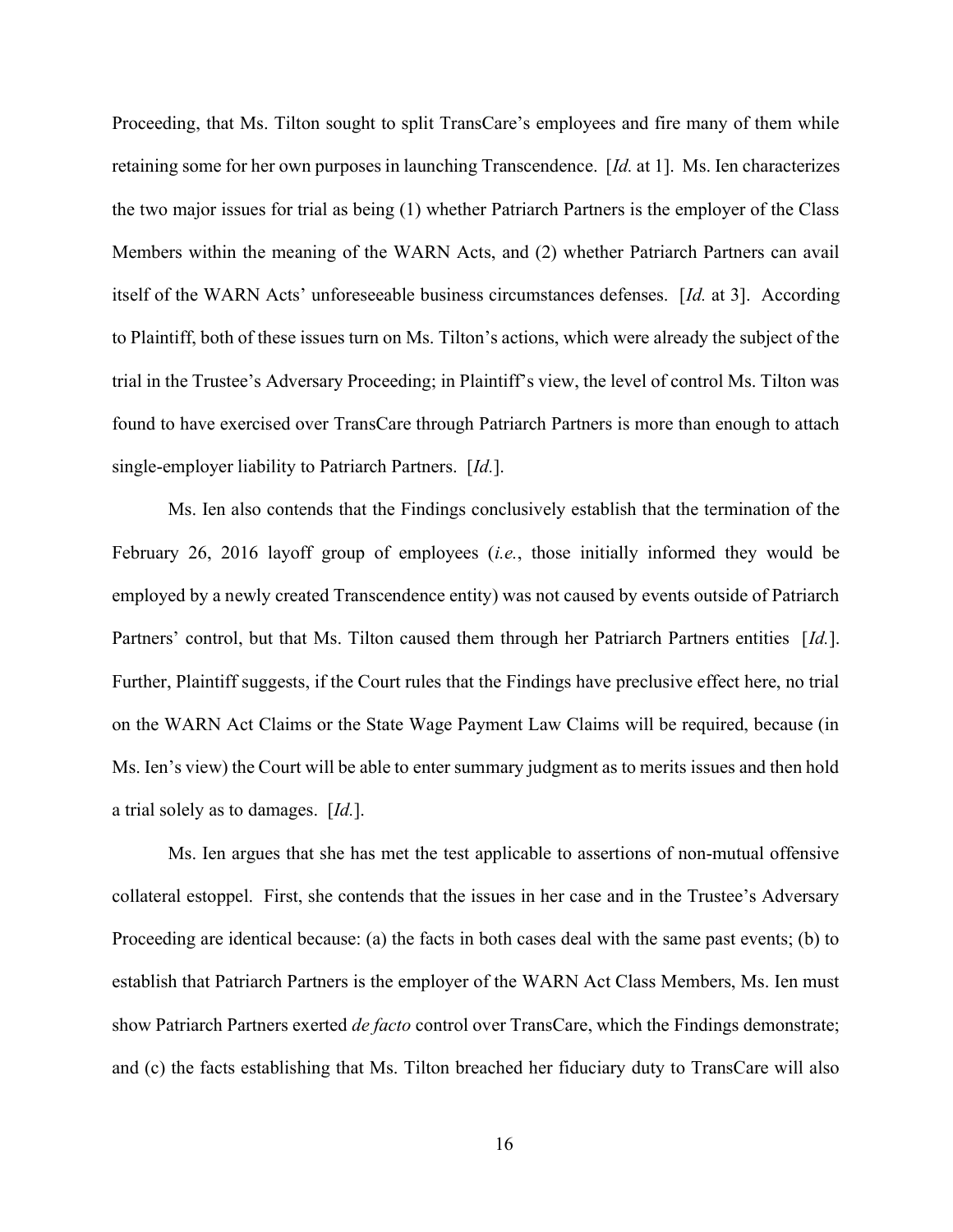establish that the WARN Act's unforeseeable business circumstances defense does not apply. [Id. at 14–15]. Second, Ms. Ien contends that the issues were actually litigated and actually decided against Patriarch Partners and Ms. Tilton by Judge Bernstein's post-trial Findings. [Id. at 15]. Third, Ms. Ien asserts that all defendants had a full and fair opportunity to litigate the issues through extensive proceedings that culminated in trial. [Id.]. Fourth, and finally, the outcome in the trial actually hinged on the issues decided. [Id. at 16]. Ms. Ien also contends that non-mutual offensive collateral estoppel can be fairly applied here, because both Ms. Tilton and Patriarch Partners had every incentive to litigate in the Trustee's Adversary Proceeding, there assertedly are no prior inconsistent judgments, and, since this action is taking place in the same court as the Trustee's Adversary Proceeding, there are no procedural opportunities here that were not present in the prior proceeding. [Id. at 18].

#### 4. The Opposition and Reply

The Non-Debtor Defendants—again, consisting of the Non-Debtor Entity Defendants accompanied by Ms. Tilton—argue as follows. [ECF No. 192]. Ms. Ien has not satisfied the four conditions necessary for the application of non-mutual offensive collateral estoppel. [Id. at 20– 28]. First, the issues tried in the Trustee's Adversary Proceeding are not identical to the issues here because Patriarch Partners was not a party to the breach of fiduciary duty claim against Ms. Tilton that led to the findings Ms. Ien seeks to import; the only claims against Patriarch Partners that Judge Bernstein tried were for equitable subordination and violation of the automatic stay, and the Court dismissed those claims. [Id. at 21]. Moreover, the legal standards for those claims are so dissimilar that the Court's holdings that pertained to Patriarch Partners cannot be imported to this proceeding. [Id. at 21–22]. Further, in assessing whether Ms. Tilton was liable for breach of fiduciary duty, Judge Bernstein's Findings did not discuss a single one of the five factors that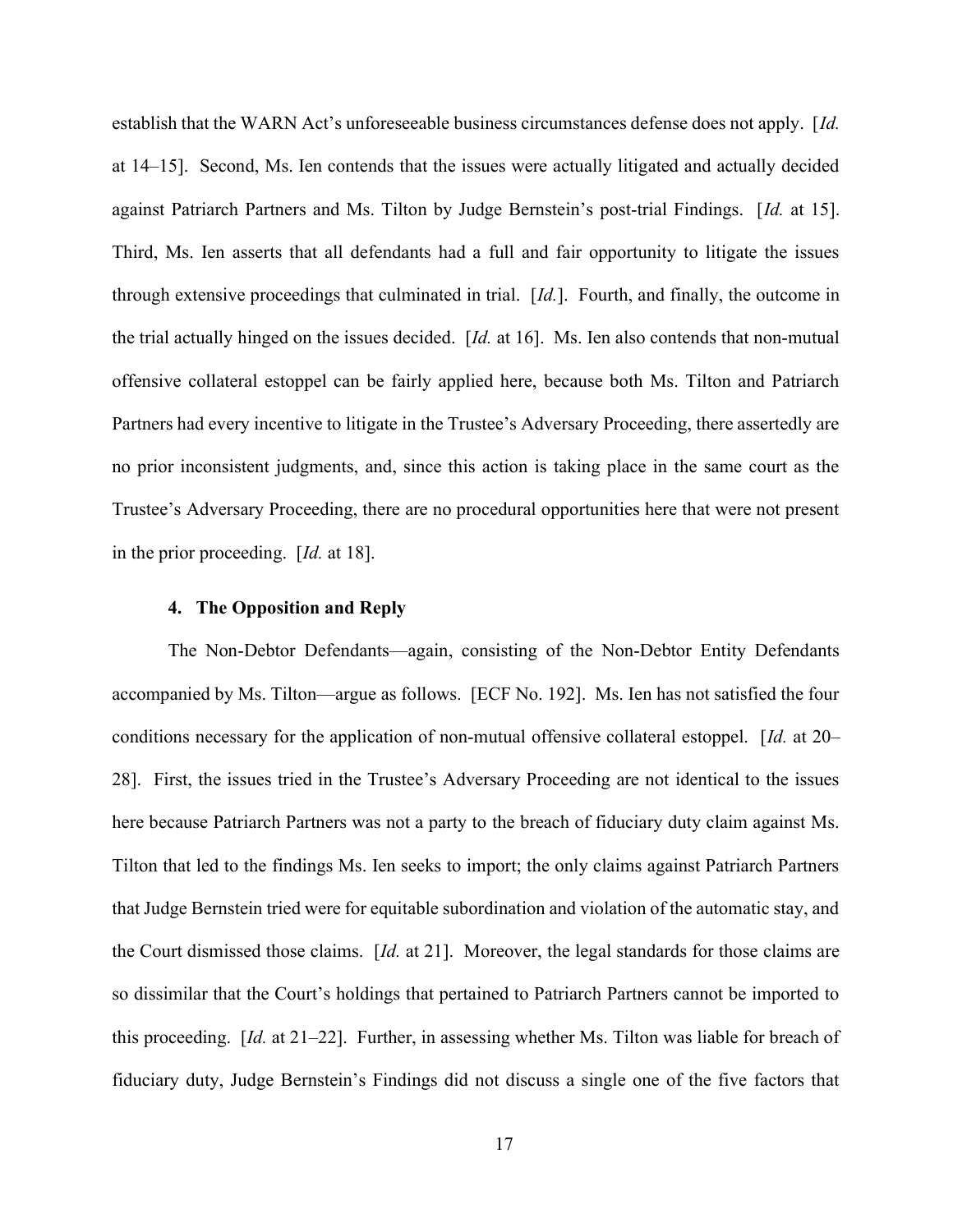courts consider in determining WARN Act liability. [Id. at 22–24]. The Non-Debtor Defendants further object, among other things, that Patriarch Partners did not have a full and fair opportunity in the Trustee's Adversary Proceeding to litigate issues that pertain to Ms. Ien's claims, again because Patriarch Partners was not a party to the Trustee's action other than as to unrelated claims on which Judge Bernstein ruled for defendants. [Id. at 26–27]. And as to the fourth element of the applicable test, issues relevant to the WARN Act Claims and State Wage Payment Law Claims were not litigated in the prior proceeding; thus, the resulting findings are not necessary to support the judgment in the Trustee's Adversary Proceeding. [Id. at 27–28]. The Non-Debtor Defendants also argue that application of non-mutual offensive collateral estoppel would not be fair both because the Findings were not final (an issue that they concede has been eliminated by the District Court's adoption of Judge Bernstein's ruling [ECF No. 167 at 4]), and application of Judge Bernstein's Findings here would not promote judicial efficiency. [Id. at 30–32].

The Non-Debtor Defendants also object that Ms. Ien entirely failed to bring to the Court's attention the NLRB's inconsistent judgment.  $\left[ Id. \right]$  at 33–34]. As discussed, the NLRB concluded that a subset of Tilton-controlled entities, namely Patriarch Partners and PPAS, were not a joint or single employer along with the Transcendence entities, and found that the Patriarch Partners entities at issue did not actively participate in operational or personnel decisions of the Transcendence entities, which were Tilton "portfolio" companies. [Id. at 16–18].

The Non-Debtor Defendants also argue that, contrary to Ms. Ien's contentions, there is no basis to impute facts and liability found as to Ms. Tilton in the Trustee's Adversary Proceeding to Patriarch Partners, which was not a named defendant in connection with the Trustee's breach of fiduciary claims and so did not have a full and fair opportunity to litigate issues relevant to the WARN Act Claims and State Wage Payment Law Claims. [Id. at 25–28].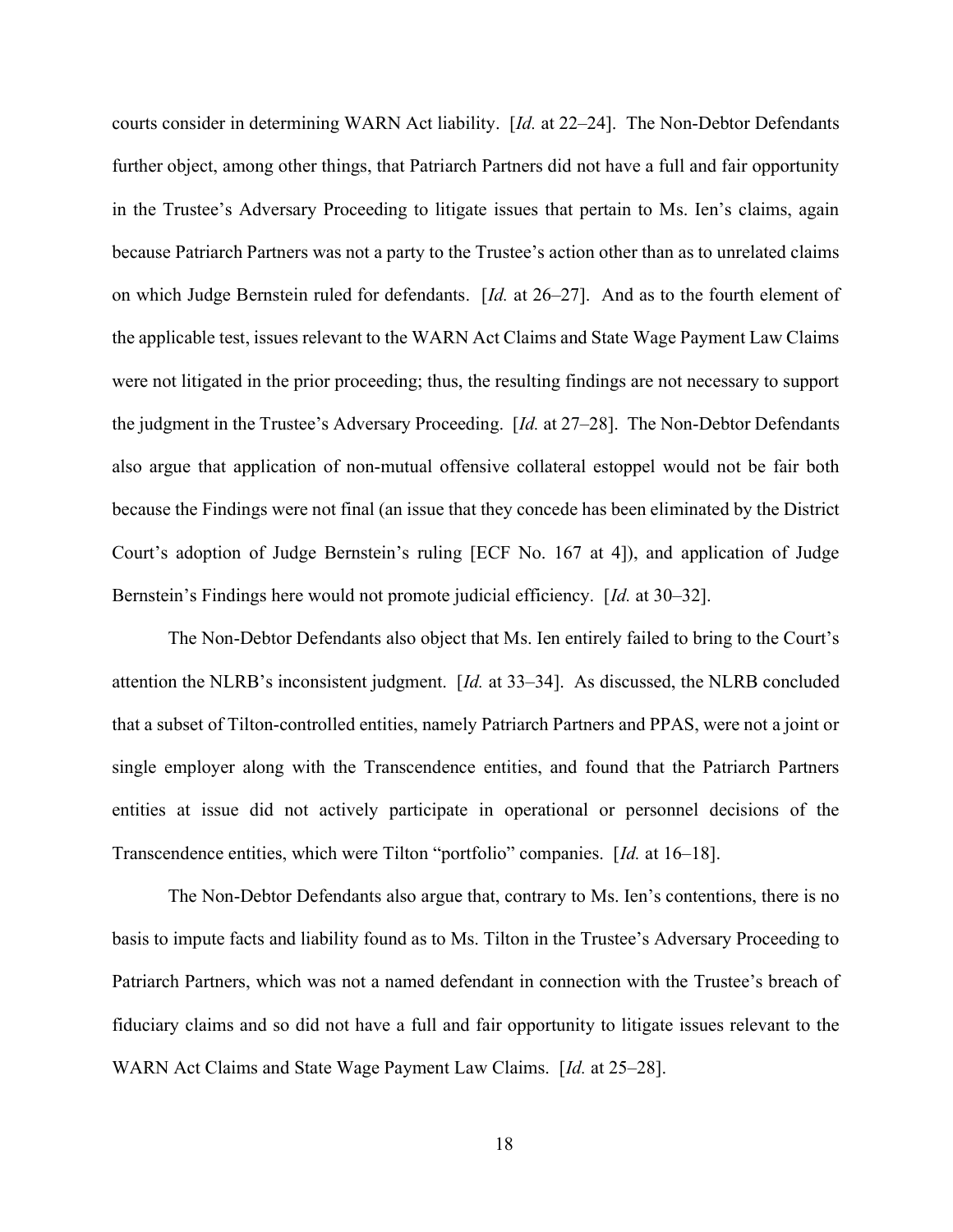In her reply, Ms. Ien argues (as is conceded) that the Findings are now final, having been adopted by an Article III judge. Ms. Ien further argues that the dissimilarity of her claims to those of the Trustee is immaterial because all she seeks is to deem facts established for purposes of the trial of her claims. [ECF No. 193 at 5–6]. Further, Ms. Ien notes, the NLRB proceeding has no preclusive effect on her because she was not a party to that proceeding. [Id. at 12]. She acknowledges that the holding in the NLRB matter "represents an impediment to the application of collateral estoppel" as it relates to "the day-to-day involvement of Patriarch employees in running TransCare." [Id.]. Nevertheless, based on Judge Bernstein's findings, collateral estoppel remains viable because the NLRB's joint employer test materially differs from the WARN Act's test, in that the former focuses heavily on the day-to-day exercise of control over terms and conditions of employment. [Id. at 13]. Ms. Ien also argues that the NLRB decision erred by crediting testimony that conflicted with the testimony given at the bench trial in the Trustee's Adversary Proceeding. [Id. at 13].

### I. Discussion

#### Jurisdiction

This Court has jurisdiction over the matter pursuant to 28 U.S.C. §§ 157, 1334, and the Standing Order of Referral of Cases to Bankruptcy Court Judges of the District Court for the Southern District of New York, dated January 31, 2012 (Preska, C.J.). The complaint asserts that this is a core proceeding over which the Court has jurisdiction. [ECF No. 1 ¶ 8]. The Non-Debtor Defendants' amended answer denies this contention [ECF No. 148 ¶ 8], but the Court does not understand those defendants to be challenging, at a minimum, the existence of "related to" jurisdiction pursuant to 28 U.S.C. § 1334(b). Neither party has asserted any jurisdictional impediment to this Court's consideration and resolution of the Motion.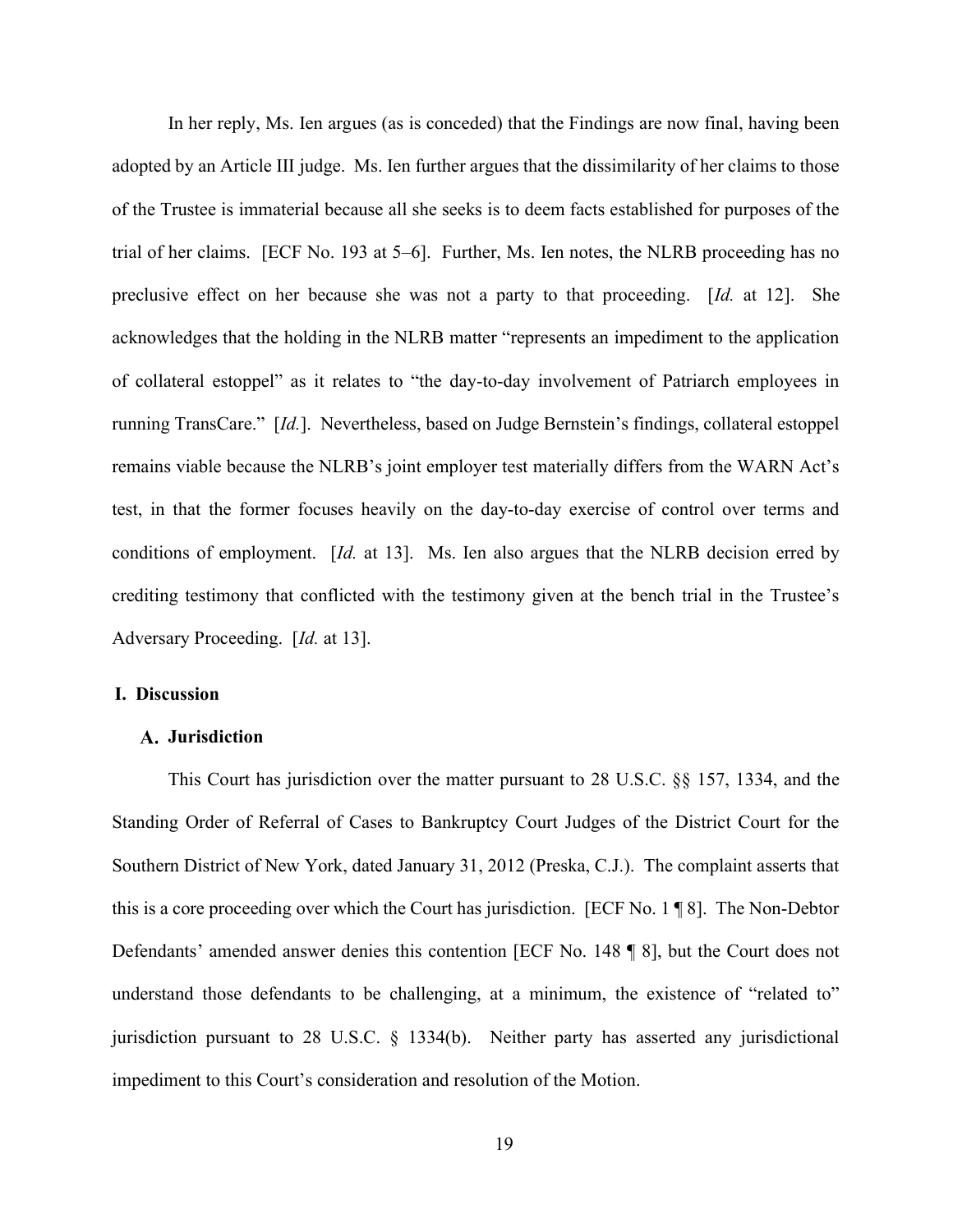#### **B.** Legal Standard

Non-mutual offensive collateral estoppel is a "species" of collateral estoppel, also known as issue preclusion, that "'preclude[s] a defendant from relitigating an issue the defendant has previously litigated and lost to another plaintiff."" Bifolck v. Philip Morris USA Inc., 936 F.3d 74, 77 n.1 (2d Cir. 2019) (quoting Faulkner v. Nat'l Geographic Enters. Inc., 409 F.3d 26, 37 (2d Cir. 2005)). To successfully invoke this doctrine, a plaintiff must satisfy four conditions: (1) the issues in both proceedings must be identical;  $(2)$  the issue in the prior proceeding must have been actually litigated and actually decided; (3) there must have been a full and fair opportunity for litigation in the prior proceeding; and (4) the issue previously litigated must have been necessary to support a valid and final judgment on the merits. Id. at 79–80.

 As to factor (2), non-mutual offensive collateral estoppel can apply to the same issue of "fact or law" that a court litigated and resolved in a valid court determination essential to that first judgment. Grosso v. AT&T Pension Benefits Plan, No. 18 Civ. 6448 (LGS), 2019 WL 4805809, at \*5 (S.D.N.Y. Sept. 30, 2019) (quoting Kaplan v. Reed Smith LLP, 919 F.3d 154, 159 (2d Cir. 2019) (per curiam)). The doctrine extends to issues that do not constitute complete claims or causes of action. *Matusick v. Erie Cty. Water Auth*, 757 F.3d 31, 48 (2d Cir. 2014). Rather:

[w]here, as here, the issue to which the plaintiff seeks to give preclusive effect concerns only the existence or non-existence of certain facts, and not to the legal significance of those facts, [it] need only deal with the same past events [as the previously-decided issue] to be considered identical. In such cases, the legal standards to be applied need not be identical.

Bifolck, 936 F.3d at 81 (internal citations, quotation marks, ellipsis, and parenthesis omitted).

In addition to the four-factor test described above, in an effort to "blunt the fear that nonmutual offensive collateral estoppel may be unfair," id. at 80, a court must ensure that the implementation of the doctrine is not unfair. Parklane Hosiery Co. v. Shore, 439 U.S. 322, 331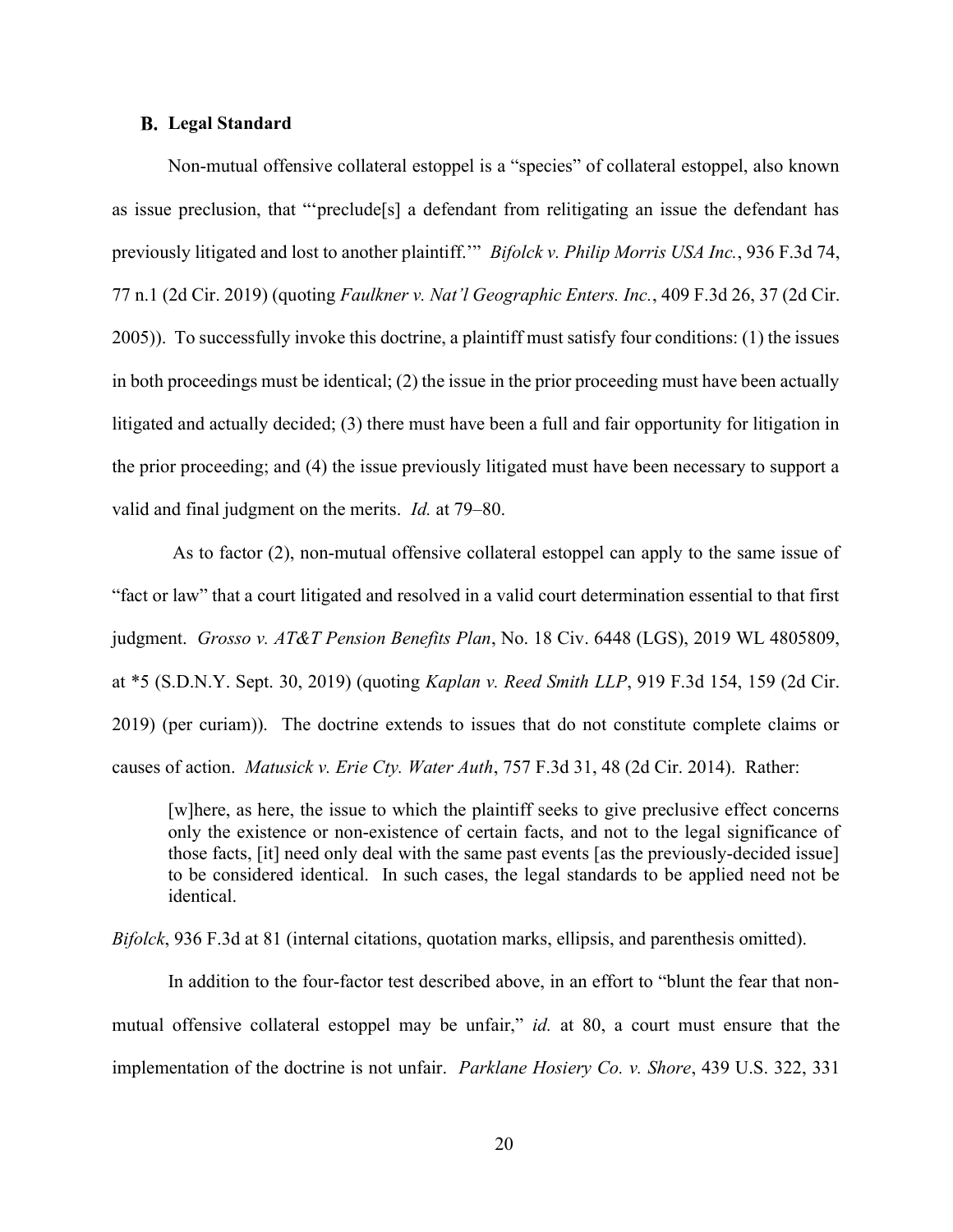(1979). One important criterion is that unfairness arises where the judgment that forms the basis for the estoppel is inconsistent with one or more previous judgments in the defendant's favor. Id.at 330; Homaidan v. Sallie Mae, Inc., 3 F.4th 595, 600 n.2 (2d Cir. 2021).

In general, the Court has broad discretion in determining whether or not collateral estoppel should be applied in a given case. See Bear Stearns Secs. Corp. v. 1109580 Ontario, Inc., 409 F.3d 87, 91 (2d Cir. 2005). Assessment of the applicable four-part test is a question of law that is subject to de novo review on appeal, while the Court's fairness assessment is an exercise of discretion that, on appeal, is reviewed for abuse of discretion. See Bifolck, 936 F.3d at 80.

#### C. Analysis

Much of the parties' briefing focused on the applicable four-part test and the "fairness" requirement, but the Court first considers a more fundamental question: whether, as is required for application of non-mutual offensive collateral estoppel, the defendants against whom Ms. Ien invokes the doctrine in fact "previously litigated and lost to another plaintiff." Bifolck, 936 F.3d at 77 n.1; Faulkner, 409 F.3d at 37.

The remaining defendants that are the subject of the Motion are the Non-Debtor Entity Defendants: Patriarch Partners; Patriarch Partners III; Ark II; and AIP. See supra at 12–13; [ECF 192 at 1]. All except AIP were defendants in the Trustee's Adversary Proceeding, but Judge Bernstein granted a motion to dismiss claims in Count VI of the amended complaint that "Patriarch" owed and breached fiduciary duties to TransCare. Thus, as to those claims, entities that the decision referred to as "Patriarch" prevailed. Further, following trial, the Court entered a judgment that stated, "Plaintiff shall recover nothing from Defendants Patriarch Partners, LLC, Patriarch Partners Management Group, LLC, and Ark II CLO 2001-1 Limited," while further noting, "this Court dismissed Plaintiff's claims against Defendants Patriarch Partners, LLC and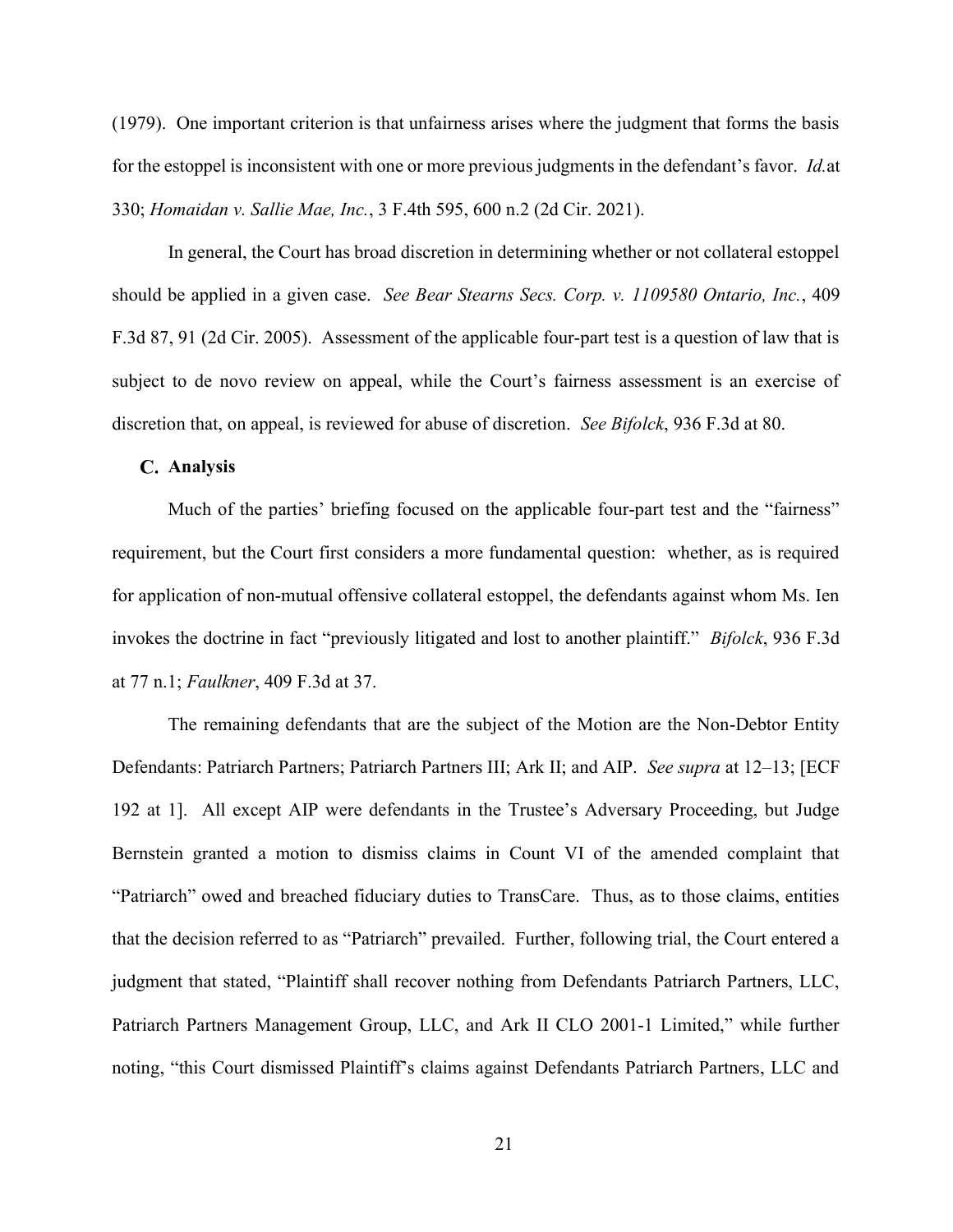Patriarch Partners Management Group, LLC, and allowed those entities' claims." [Trustee AP Dkt. No. 141 (Judgment)  $\P$  4].<sup>5</sup> Thus, of the four Non-Debtor Defendants at issue on this Motion, three actually prevailed in the Trustee's prior case before Judge Bernstein, and the fourth, AIP, was not a party to that action.

Responding to objections that it seeks to bind defendants who did not in fact "lose" during the trial or prior proceedings in the Trustee's Adversary Proceeding, Ms. Ien objects that, given Ms. Tilton's complete control of all of the involved entities, and given that all defendants in the Trustee's Adversary Proceeding were represented by the same legal team at trial, the remaining Non-Debtor Entity defendants are "privies" of Ms. Tilton and can fairly be bound by findings made in the course of ruling against her and other of her entities. [See ECF Nos. 193 at 2, 8, 196 at 20–22 (Hearing on Motion)] But this contention is not backed by law suggesting that nonmutual offensive collateral estoppel can be applied in comparable circumstances. And there is no logical basis to do so here, because the focus of the prior trial before Judge Bernstein was on Ms. Tilton's breach of her fiduciary duties, and, to the extent the role of specific Tilton-controlled entities was considered, the result was a judgment in favor of the entities Ms. Ien seeks to estop coupled with a judgment against other entities that are not parties here — belying the idea that Judge Bernstein's Findings justify lumping all "Patriarch" entities together as equally culpable players in the conduct at issue. Thus, although much of the factual backdrop detailed by Judge Bernstein's extensive Findings will also be relevant in Ms. Ien's action, those findings were not rendered against the entities that Ms. Ien seeks to bind here.

<sup>&</sup>lt;sup>5</sup> The Court also entered judgment against entities that are not the subject of Ms. Ien's Motion (PPAS; Transcendence Transit, Inc.; and Transcendence Transit II, Inc.), and disallowed those entities' claims. [Id.].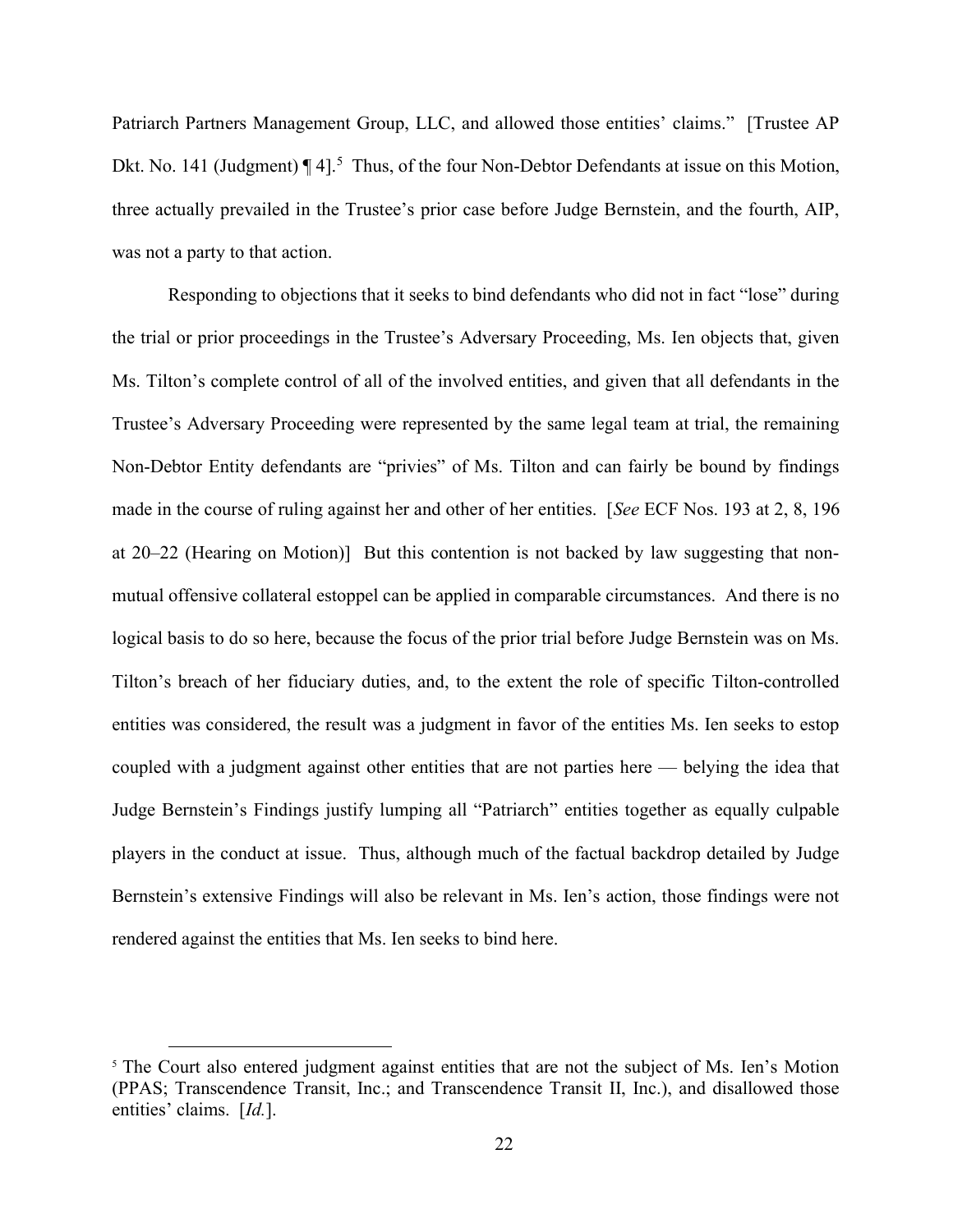Thus, the Court concludes that the threshold requirement for application of non-mutual offensive collateral estoppel is not present here: the parties against whom Ms. Ien invokes the doctrine have not "previously litigated and lost to another plaintiff."

Even if this were not so, Ms. Ien has failed to establish that all the requirements of the applicable four-part test are met here.

Beginning with what the case law typically lists as the fourth requirement, whether the prior finding or ruling was "necessary" to the court's conclusion, here it is impossible to tell which findings, individually or in combination, were necessary to Judge Bernstein's conclusion or the outcome of the case before him. Ms. Ien's motion proposed binding the Non-Debtor Entity Defendants to the "entirety" of the factual findings in Judge Bernstein's 100-page decision, including 41 detailed findings that consume six single-spaced pages of Ms. Ien's initial memorandum of law. It is simply impossible to determine which of these findings were "necessary" to Judge Bernstein's ruling, especially because, under the applicable case law, an issue is "necessary or essential only when the final outcome hinges on it." *Bobby v. Bies*, 556 U.S. 825, 835 (2009); Bifolck, 936 F.3d at 82. In the Trustee's Adversary Proceeding, Judge Bernstein's ruling was based on the totality of a large and complex set of circumstances, culminating in critical part in the conclusion that Ms. Tilton breached fiduciary duties and entered into a self-interested transaction that did not meet the "entire fairness" test. Courts including the Second Circuit have recognized that the sheer volume of findings can make it impossible to identify any one finding or any particular mix of findings as "necessary" to the case's final outcome. See, e.g., Bifolck, 936 F.3d at 83 (where plaintiff sought to import factual findings from a voluminous prior civil RICO action, the Second Circuit "agree[d] with the district court that it is virtually impossible to determine which, if any, factual findings were necessary to the finding of liability"). And, while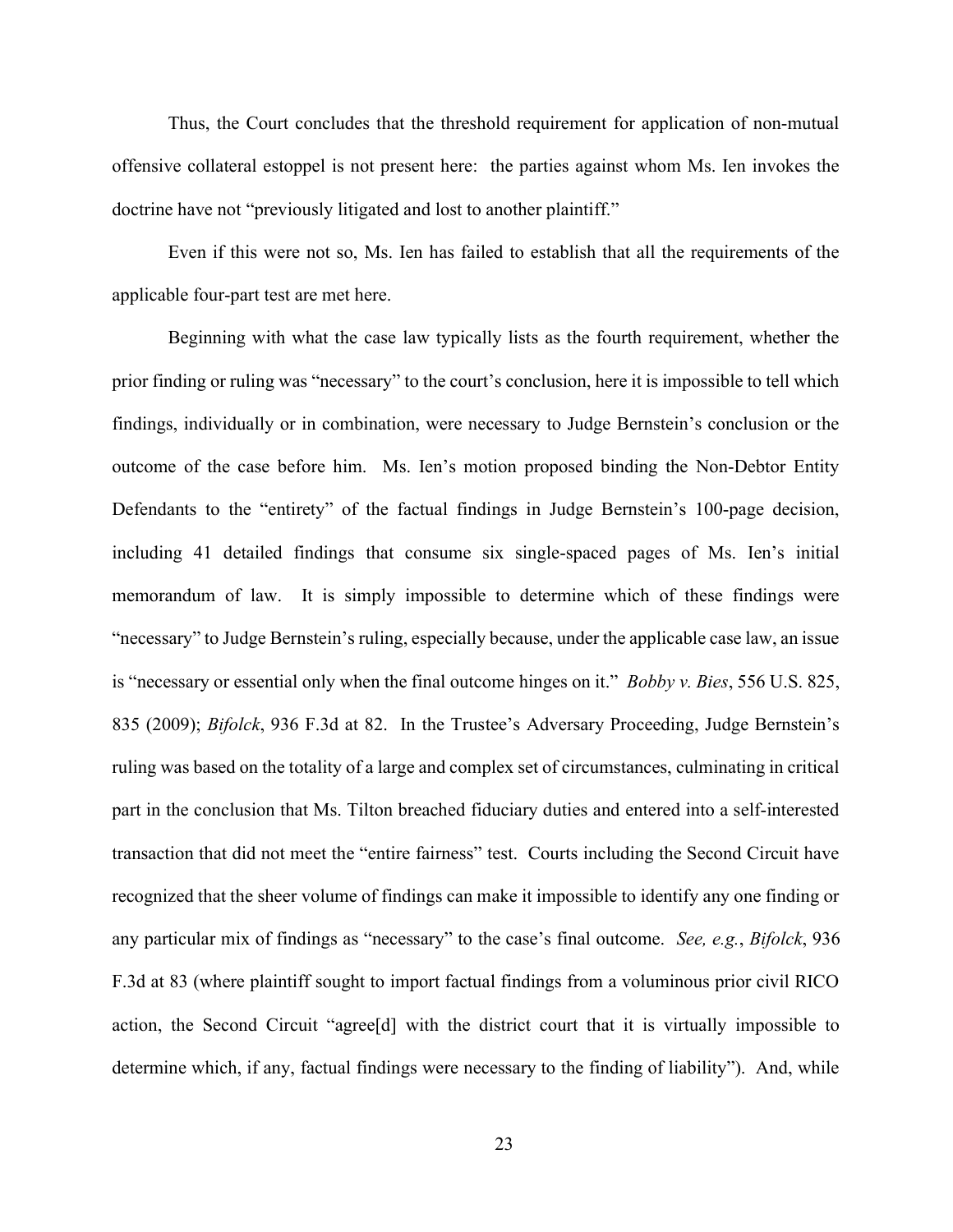the Second Circuit in Bifolck went on to hold that a finding embedded in a remedial requirement at the conclusion of the prior action was a "necessary" ruling of that court, id., here that is not an option, because Ms. Ien identifies no such discrete issue or finding.

Ms. Ien's difficulty in satisfying the "necessary" to the outcome requirement is compounded by the NLRB's decision, and by Ms. Ien's acknowledgment that an unspecified subset of facts addressed in both the NLRB's decision and Judge Bernstein's cannot appropriately be deemed binding by operation of collateral estoppel given the two tribunal's different conclusions. It would be exceedingly difficult to isolate the subset of Judge Bernstein's findings that are not contradicted or at least made nonbinding by the NLRB's own extensive findings leading to the agency's ruling in favor of the respondents. And even if such an exercise could be reliably completed, it would be impossible to say whether some or all of the remaining, uncontradicted findings were "necessary" (or sufficient) to the outcome of the Trustee's Adversary Proceeding.

Further undermining Ms. Ien's contention that Judge Bernstein's findings were "necessary" as to the case's "final outcome," see Bobby, 556 U.S. at 835, is the fact that Judge Bernstein's "outcome" was *in favor of* the four Non-Debtor Entity Defendants now before the Court. Although this consideration more directly speaks to the potential applicability at all of nonmutual offensive collateral estoppel, it also makes the necessity element all but impossible to deem satisfied here as to these defendants.

In addition, AIP was not even a defendant in the Trustee's Adversary Proceeding, and so cannot have had a "full and fair opportunity" to litigate the issues in that action. It also is questionable whether the three other Non-Debtor Entity Defendants here had such an opportunity because claims against them for breach of fiduciary duty were dismissed before trial. [Trustee Ap.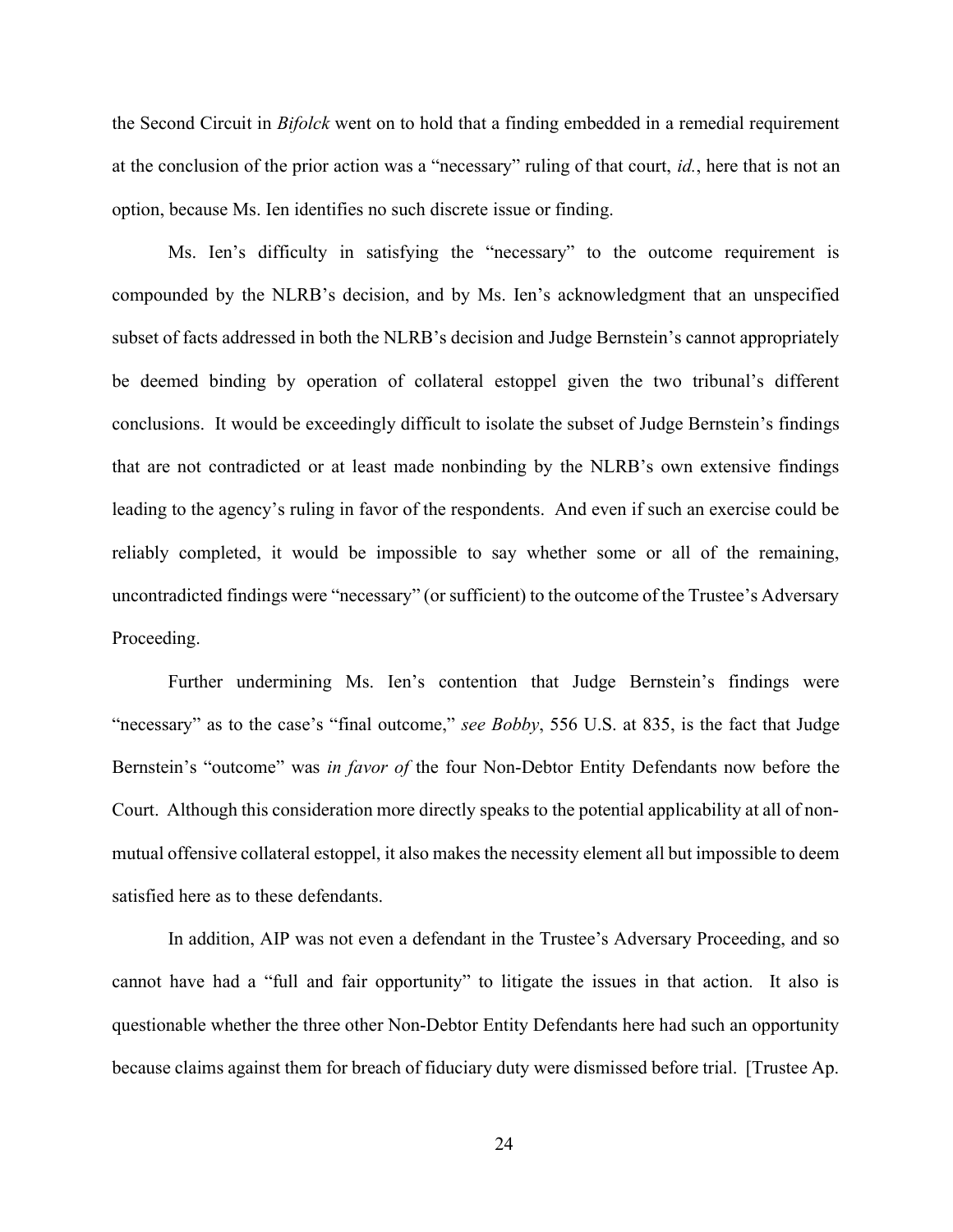Dkt. No. 78]. Therefore, although they fully participated in the trial, they had no individualized reason to contest a substantial amount of the evidence on which Judge Bernstein later relied.

Although not warranting a ruling in her favor, the Court does agree with Ms. Ien that some subset of Judge Bernstein's findings constitute decisions of issues that are "identical" to fact questions also raised by Ms. Ien's lawsuit, notwithstanding Non-Debtor Defendants' objection that the prior case and the current case involve materially different causes of action. Judge Bernstein made detailed factual findings on topics relevant to Ms. Ien's claims, including at a minimum the nature and operations of Ms. Tilton's businesses and the failure of TransCare. As noted, isolated factual findings can satisfy the "identicality" requirement of the non-mutual offensive collateral estoppel doctrine, because the doctrine is concerned "not with 'claims or . . . causes of action as a whole, but with issues – 'single, certain and material points arising out of the allegations and contentions of the parties." *Bifolck*, 936 F.3d at 81 (quoting *Matusick.*, 757 F.3d at 48). These can include simply "'the existence or non-existence of certain facts'" or "'the same past events.'" Bifolck, 936 F.3d 81 (quoting Matusick, 757 F.3d at 48)). The Non-Debtor Defendants rightly observe that Judge Bernstein's findings arise from his consideration of different causes of action with different elements, and it may be that some findings were interrelated with legal conclusions not at issue here, but "the identicality standard does not require either that the two cases have the same scope or that they have the same causes of action." Bifolck, 936 F.3d at 82 (citing Proctor v. LeClaire, 715 F.3d 402, 414 (2d Cir. 2013)).

Finally, even if the absence of a prior judgment against the Non-Debtor Entity Defendants were not dispositive and the four required elements were satisfied, the Court cannot conclude that applying the doctrine here would be "fair" as that term is used in the applicable legal standard, and as is required by *Bifolck* and cases going back to *Parklane Hosiery*, 439 U.S. at 331. This inquiry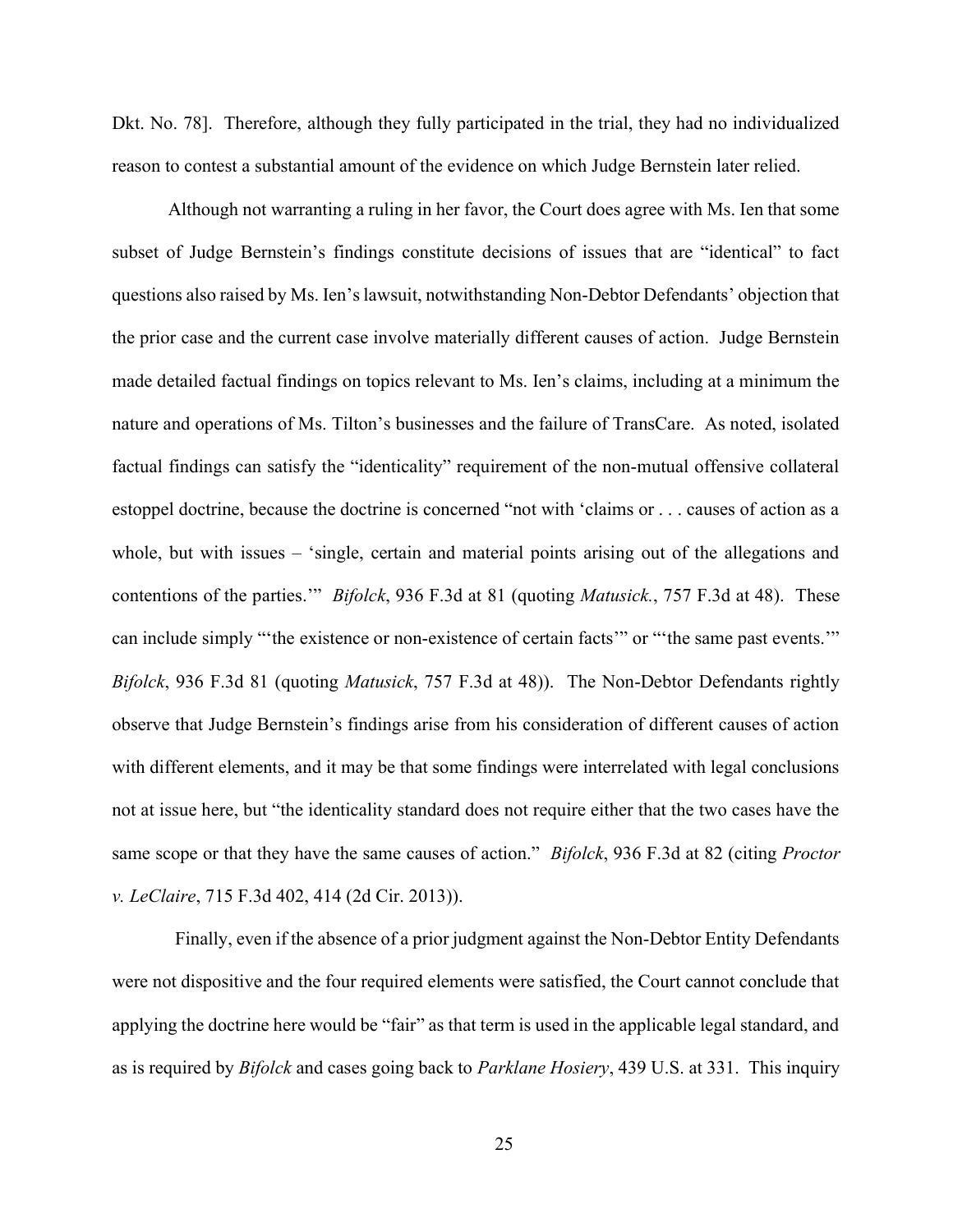"reflects judicial wariness of nonmutual offensive collateral estoppel." Bifolck, 936 F.3d at 84 (citing Parklane Hosiery and Jack Faucett Assocs. v. Am. Tel. & Tel. Co., 744 F.2d 118, 124 (D.C. Cir. 1984) (offensive collateral estoppel is "detailed, difficult, and potentially dangerous")).

First, inconsistent results in prior proceedings can mean that applying non-mutual offensive collateral estoppel would be unfair, see Homaidan, 3 F.4th at 600 n.2 ("[u]nfairness arises 'if the judgment relied upon as a basis for the estoppel is itself inconsistent with one or more prior judgments in favor of the defendant"") (citing *Parklane Hosiery*). As noted, the NLRB, following an administrative trial covering essentially the same underlying events, reached conclusions that are inconsistent or at least in tension with many of Judge Bernstein's findings. The NLRB considered whether two Tilton-controlled entities – one of the Non-Debtor Entity Defendants here, Patriarch Partners, LLC, and a related company – were "single" or "joint" employers of individuals who ostensibly worked for two Transcendence Transit entities. Focusing on what it found to be the limited to non-existent operational role that Patriarch Partners entities had at Tilton "portfolio" companies such as the Transcendence Transit businesses, the NLRB concluded that these entities were not "single" or "joint" employers. [NLRB Decision (ECF No. 193-3) at 10–14]. Based on its assessment of the role of the Patriarch Partners entities, it seems likely that the NLRB would have reached the same conclusion as to Patriarch Partners' relationship with other TransCare entities. Thus, the Court concludes it would not be "fair" to bind the Non-Debtor Entity Defendants here by findings of Judge Bernstein that are contradicted or called into question by the NLRB's findings and conclusions. Indeed, even Ms. Ien's Reply acknowledges that, as to "some critical points regarding Judge Bernstein's extensive findings on the day-to-day involvement of Patriarch employees in running TransCare," Plaintiff "acknowledges that this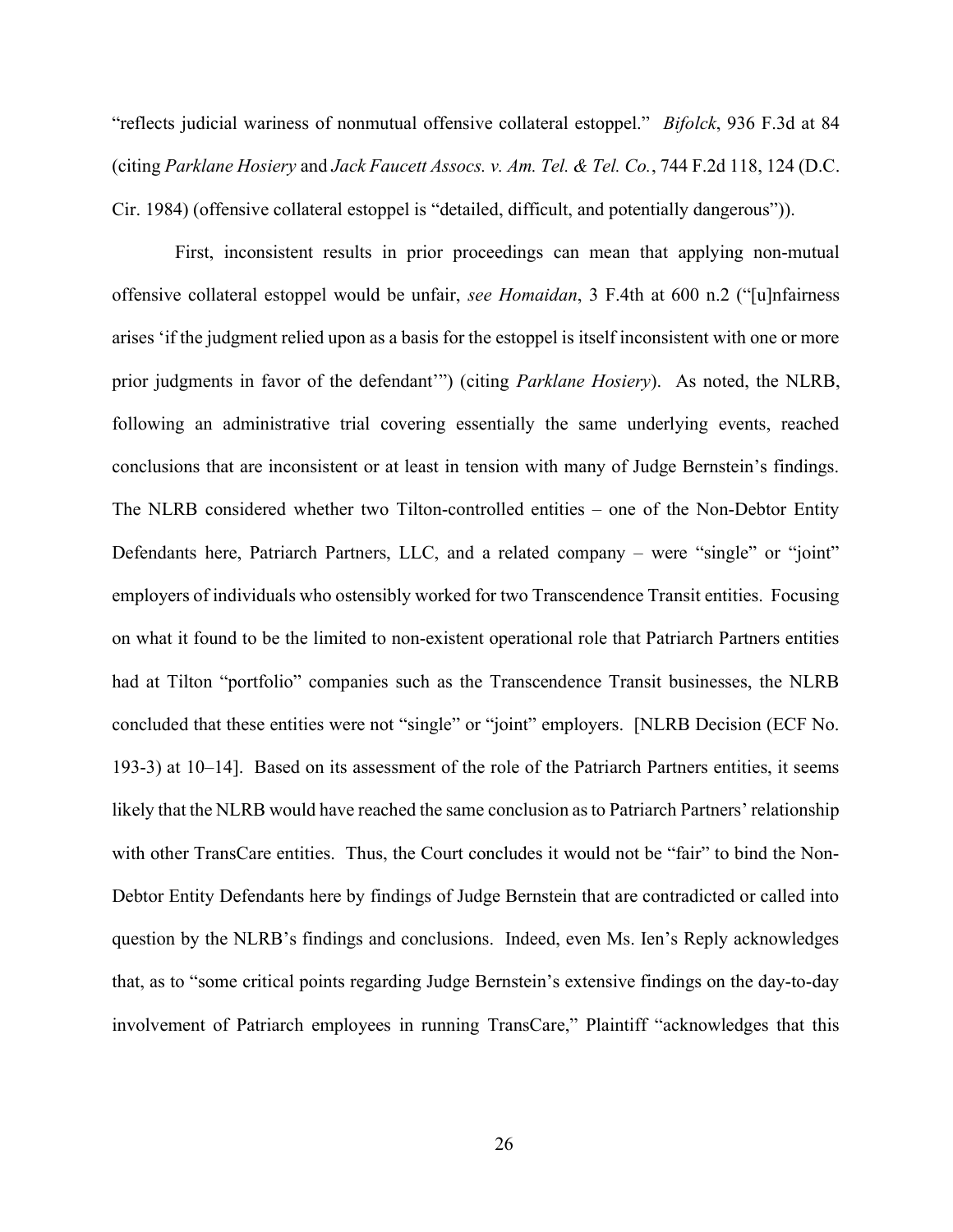represents an impediment to the application of collateral estoppel on those specific findings." [Reply at  $12$ ].<sup>6</sup>

Another frequent consideration of the fairness inquiry, whether applying collateral estoppel would result in efficiency gains, also does not favor applying collateral estoppel here given the complex claims and corporate relationships involved, and the difficulty of parsing and determining the potential preclusive effect of each of Judge Bernstein's prior findings while taking the NLRB's findings into account. The Court acknowledges Ms. Ien's hope to streamline or even avoid trial by importing extensive factual findings that Judge Bernstein has made, but, even setting aside the legal impediments described above, the Court is not confident that the case will be more efficiently resolved through application of offensive collateral estoppel. The likelihood of factby-fact legal wrangling about what fact-findings could be imported and what could not, and for what purpose, and subject to what if any rebuttal evidence or justifying explanations, all strongly suggests that conducting a trial in which each side presents its complete factual narrative will be the most efficient way to resolve Ms. Ien's claims against the Non-Debtor Entity Defendants. Cf. Jack Faucett Assocs., 744 F.2d at 124 (applying offensive collateral estoppel can be "detailed" and "difficult"). As trial approaches, the Court will direct the parties to explore time-saving stipulations of fact or other efficiency-promoting measures, but it is not confident that granting Ms. Ien's Motion will serve the interests of efficiency.

<sup>6</sup> Certain other of Ms. Ien's responses to the NLRB's holding are unpersuasive. Ms. Ien's disagreement with the NLRB's findings and her objection that the NLRB's decision does not bind her do not diminish the inconsistency of the NLRB's and Judge Bernstein's findings, and it is that inconsistency that undermines the potential applicability of non-mutual offensive collateral estoppel.